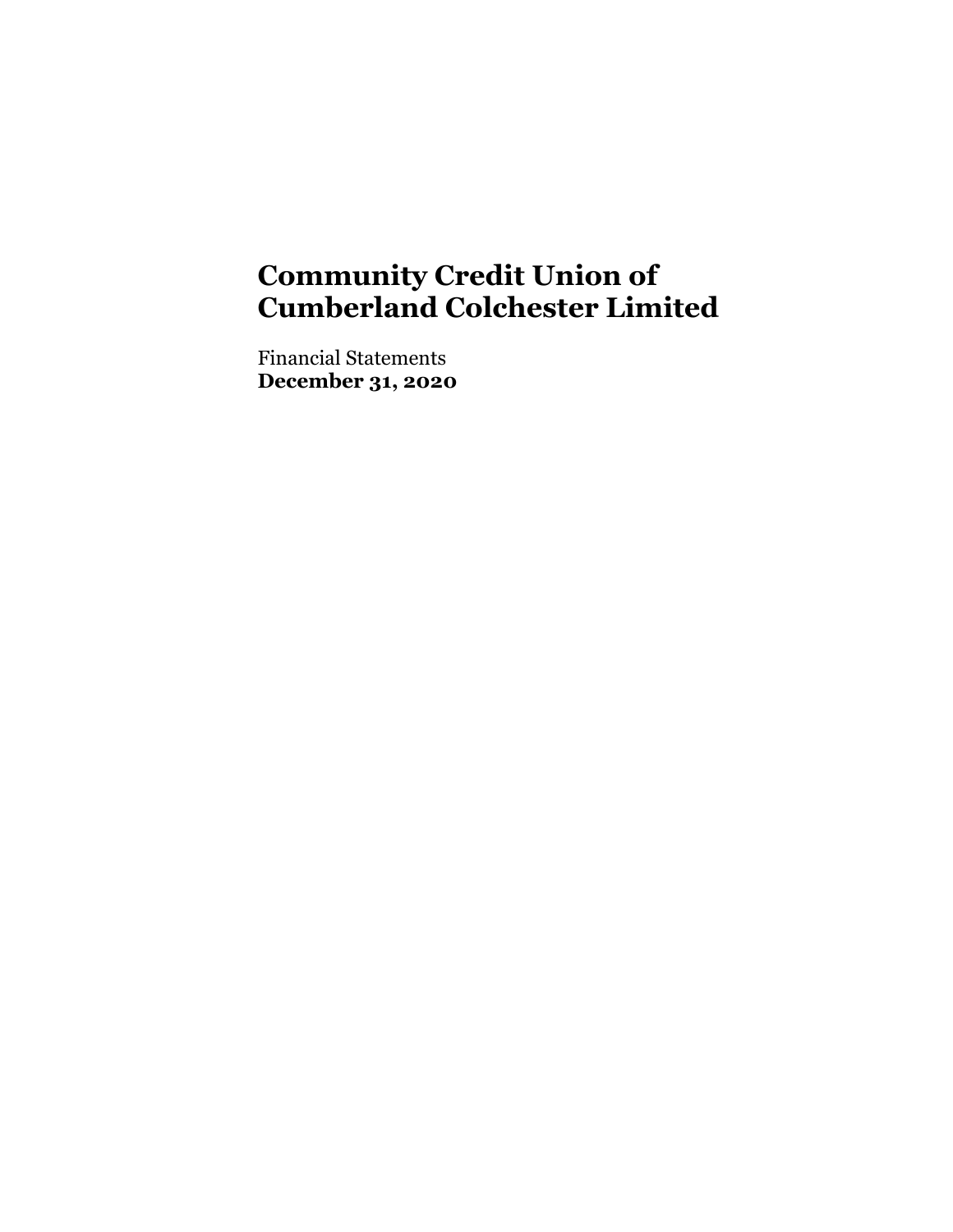

# Independent auditor's report

To the Members of Community Credit Union of Cumberland Colchester Limited

### **Our opinion**

In our opinion, the accompanying financial statements present fairly, in all material respects, the financial position of Community Credit Union of Cumberland Colchester Limited (the Credit Union) as at December 31, 2020 and its financial performance and its cash flows for the year then ended in accordance with International Financial Reporting Standards (IFRS).

#### **What we have audited**

The Credit Union's financial statements comprise:

- the statement of financial position as at December 31, 2020;
- the statement of changes in members' equity for the year then ended;
- the statement of income and comprehensive income for the year then ended;
- the statement of cash flows for the year then ended; and
- the notes to the financial statements, which include significant accounting policies and other explanatory information.

### **Basis for opinion**

We conducted our audit in accordance with Canadian generally accepted auditing standards. Our responsibilities under those standards are further described in the *Auditor's responsibilities for the audit of the financial statements* section of our report.

We believe that the audit evidence we have obtained is sufficient and appropriate to provide a basis for our opinion.

#### **Independence**

We are independent of the Credit Union in accordance with the ethical requirements that are relevant to our audit of the financial statements in Canada. We have fulfilled our other ethical responsibilities in accordance with these requirements.

### **Responsibilities of management and those charged with governance for the financial statements**

Management is responsible for the preparation and fair presentation of the financial statements in accordance with IFRS, and for such internal control as management determines is necessary to enable the preparation of financial statements that are free from material misstatement, whether due to fraud or error.

PricewaterhouseCoopers LLP Cogswell Tower, 2000 Barrington Street, Suite 1101, Halifax, Nova Scotia, Canada B3J 3K1 T: +1 902 491 7400, F: +1 902 422 1166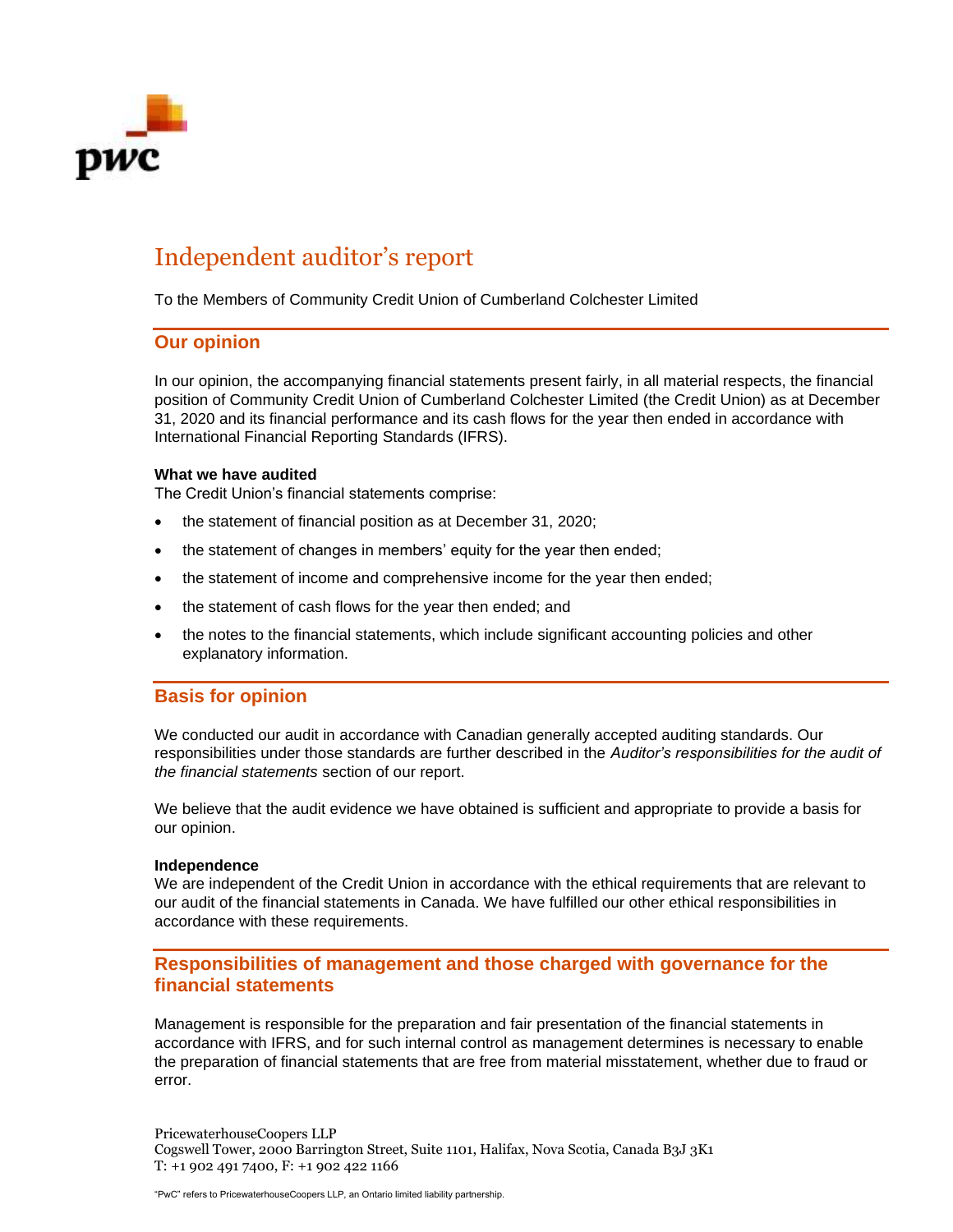

In preparing the financial statements, management is responsible for assessing the Credit Union's ability to continue as a going concern, disclosing, as applicable, matters related to going concern and using the going concern basis of accounting unless management either intends to liquidate the Credit Union or to cease operations, or has no realistic alternative but to do so.

Those charged with governance are responsible for overseeing the Credit Union's financial reporting process.

#### **Auditor's responsibilities for the audit of the financial statements**

Our objectives are to obtain reasonable assurance about whether the financial statements as a whole are free from material misstatement, whether due to fraud or error, and to issue an auditor's report that includes our opinion. Reasonable assurance is a high level of assurance, but is not a guarantee that an audit conducted in accordance with Canadian generally accepted auditing standards will always detect a material misstatement when it exists. Misstatements can arise from fraud or error and are considered material if, individually or in the aggregate, they could reasonably be expected to influence the economic decisions of users taken on the basis of these financial statements.

As part of an audit in accordance with Canadian generally accepted auditing standards, we exercise professional judgment and maintain professional skepticism throughout the audit. We also:

- Identify and assess the risks of material misstatement of the financial statements, whether due to fraud or error, design and perform audit procedures responsive to those risks, and obtain audit evidence that is sufficient and appropriate to provide a basis for our opinion. The risk of not detecting a material misstatement resulting from fraud is higher than for one resulting from error, as fraud may involve collusion, forgery, intentional omissions, misrepresentations, or the override of internal control.
- Obtain an understanding of internal control relevant to the audit in order to design audit procedures that are appropriate in the circumstances, but not for the purpose of expressing an opinion on the effectiveness of the Credit Union's internal control.
- Evaluate the appropriateness of accounting policies used and the reasonableness of accounting estimates and related disclosures made by management.
- Conclude on the appropriateness of management's use of the going concern basis of accounting and, based on the audit evidence obtained, whether a material uncertainty exists related to events or conditions that may cast significant doubt on the Credit Union's ability to continue as a going concern. If we conclude that a material uncertainty exists, we are required to draw attention in our auditor's report to the related disclosures in the financial statements or, if such disclosures are inadequate, to modify our opinion. Our conclusions are based on the audit evidence obtained up to the date of our auditor's report. However, future events or conditions may cause the Credit Union to cease to continue as a going concern.
- Evaluate the overall presentation, structure and content of the financial statements, including the disclosures, and whether the financial statements represent the underlying transactions and events in a manner that achieves fair presentation.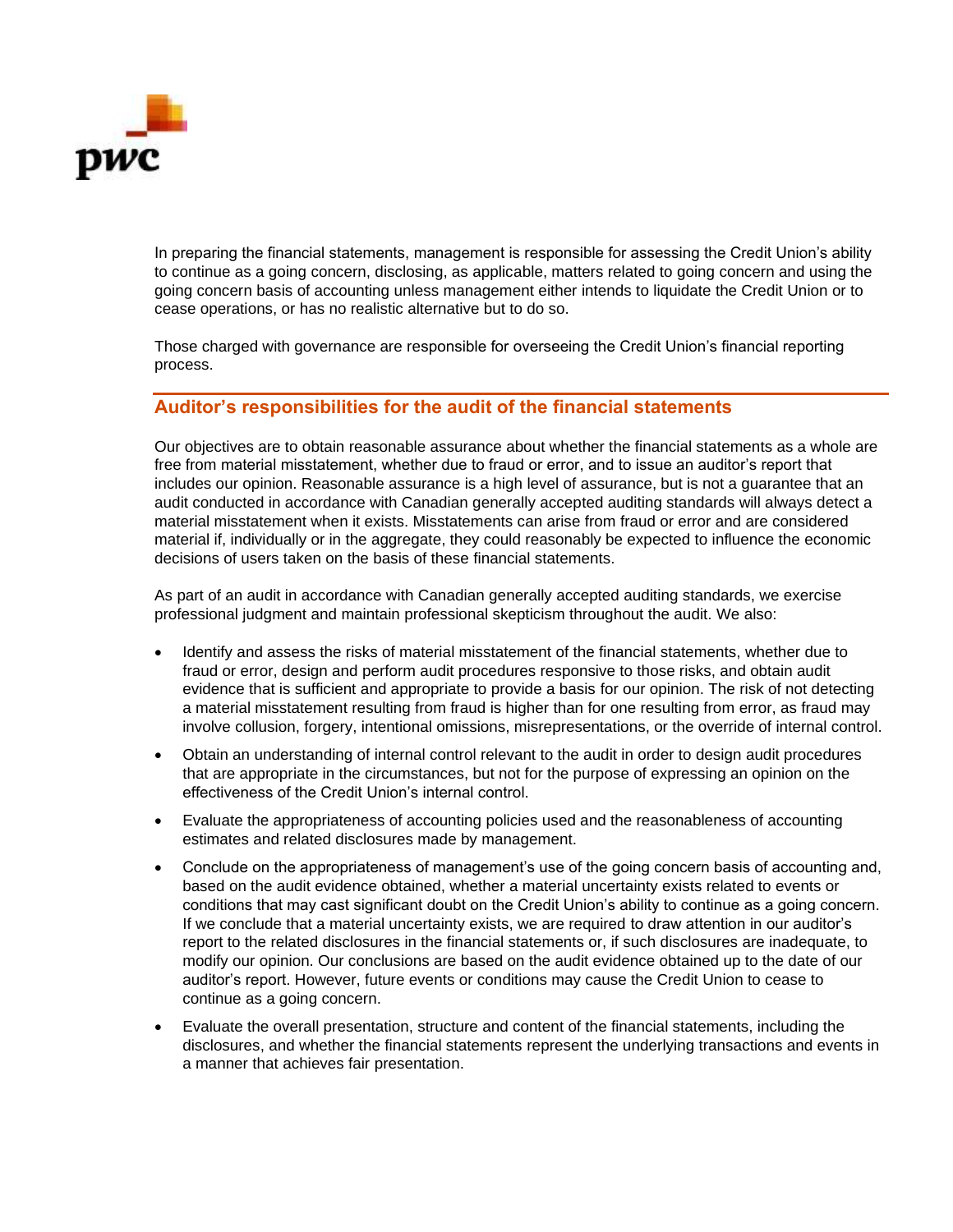

We communicate with those charged with governance regarding, among other matters, the planned scope and timing of the audit and significant audit findings, including any significant deficiencies in internal control that we identify during our audit.

Pricewaterhouse Coopers LLP

Chartered Professional Accountants

Halifax, Nova Scotia April 13, 2021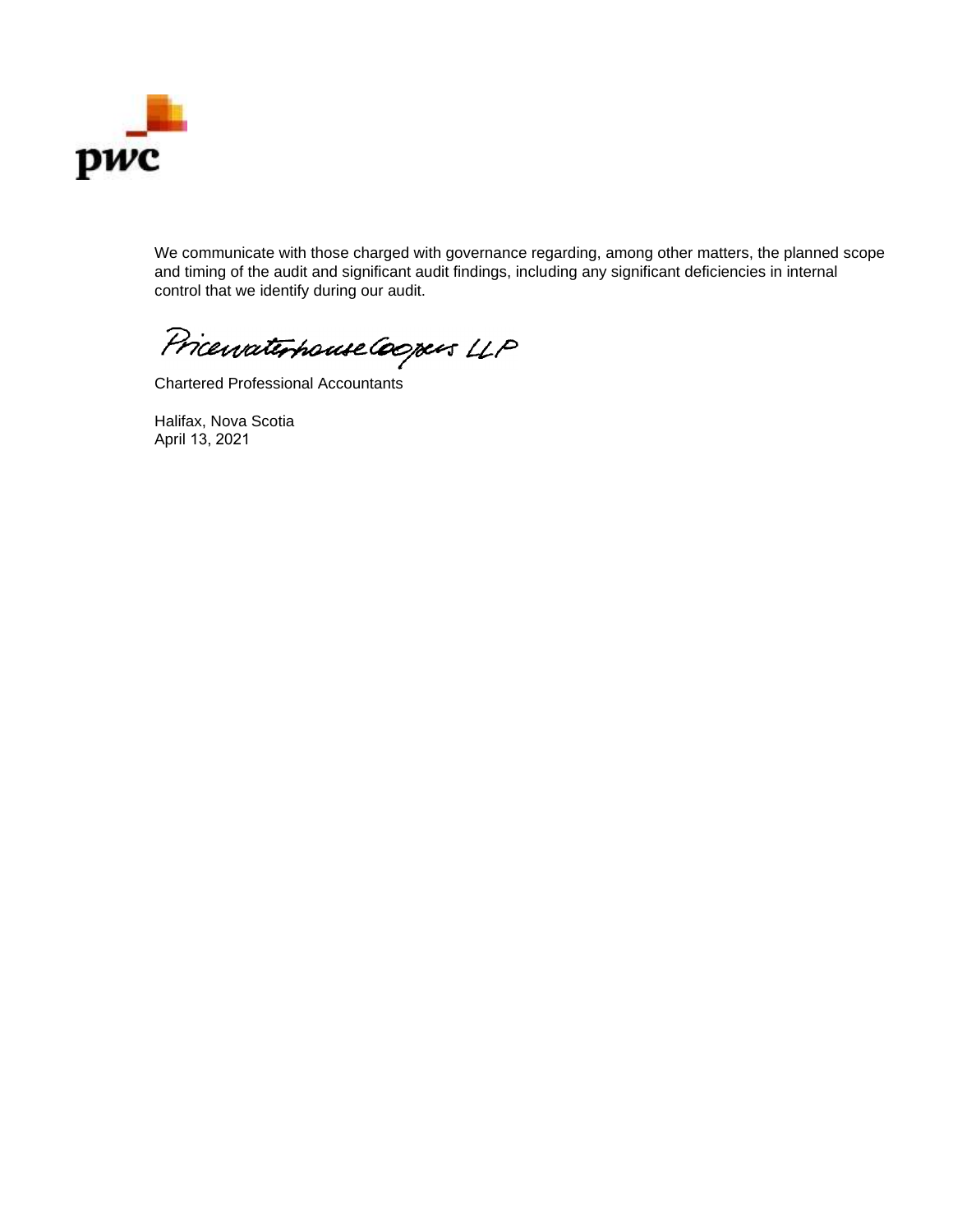Statement of Financial Position

# **As at December 31, 2020**

(expressed in Canadian dollars)

|                                                                                                                                                            | 2020                                              | 2019                                              |
|------------------------------------------------------------------------------------------------------------------------------------------------------------|---------------------------------------------------|---------------------------------------------------|
| <b>Assets</b>                                                                                                                                              |                                                   |                                                   |
| <b>Cash resources</b>                                                                                                                                      | 7,248,609                                         | 2,739,217                                         |
| <b>Interest bearing deposits</b>                                                                                                                           | 14,200,858                                        | 9,333,749                                         |
| Other assets and prepaid expenses (note 4)                                                                                                                 | 314,447                                           | 1,375,427                                         |
| Income taxes recoverable                                                                                                                                   | 2,847                                             |                                                   |
| <b>Members' loans</b><br>Mortgage<br>Personal<br>Commercial loans and mortgages<br>Accrued interest                                                        | 59,588,187<br>13,683,446<br>26,510,814<br>127,378 | 50,101,020<br>11,172,239<br>23,239,431<br>115,114 |
|                                                                                                                                                            | 99,909,825                                        | 84,627,804                                        |
| <b>Allowance for credit losses (note 5)</b>                                                                                                                | (219, 225)                                        | (243, 294)                                        |
|                                                                                                                                                            | 99,690,600                                        | 84,384,510                                        |
| Long-term investments (note 6)                                                                                                                             | 1,917,015                                         | 1,803,668                                         |
| Intangible assets subject to amortization (note 7)                                                                                                         | 350,854                                           | 420,025                                           |
| <b>Property and equipment (note 8)</b>                                                                                                                     | 3,358,702                                         | 3,683,094                                         |
| Deferred income tax asset (note 21)                                                                                                                        | 54,000                                            | 60,000                                            |
|                                                                                                                                                            | 127, 137, 932                                     | 103,799,690                                       |
| <b>Liabilities</b>                                                                                                                                         |                                                   |                                                   |
| <b>Bank indebtedness</b> (note 9)                                                                                                                          |                                                   | 310,064                                           |
| Lease liabilities (note 10)                                                                                                                                | 429,367                                           | 1,018,097                                         |
| Accounts payable and other liabilities<br>Accounts payable and accrued liabilities<br>Patronage interest payable to members (note 11)<br>Dividends payable | 906,963<br>22,381<br>10,695                       | 557,936                                           |
|                                                                                                                                                            | 940,039                                           | 557,936                                           |
| <b>Members' deposits</b><br>Savings and chequing<br>Term deposits<br>Accrued interest                                                                      | 88,961,223<br>30,730,459<br>260,419               | 66,558,131<br>29,741,387<br>214,693               |
|                                                                                                                                                            | 119,952,101                                       | 96,514,211                                        |
| Members' shares (note 12)                                                                                                                                  | 31,656                                            | 30,788                                            |
| <b>Members' Equity</b>                                                                                                                                     | 5,784,769                                         | 5,368,594                                         |
|                                                                                                                                                            | 127, 137, 932                                     | 103,799,690                                       |
|                                                                                                                                                            |                                                   |                                                   |

### **Commitments and contingencies** (note 15)

# **Approved by the Board of Directors**

\_\_\_\_\_\_\_\_\_\_\_\_\_\_\_\_\_\_\_\_\_\_\_\_\_\_\_\_\_\_\_\_\_\_ Director \_\_\_\_\_\_\_\_\_\_\_\_\_\_\_\_\_\_\_\_\_\_\_\_\_\_\_\_\_\_\_\_\_ Director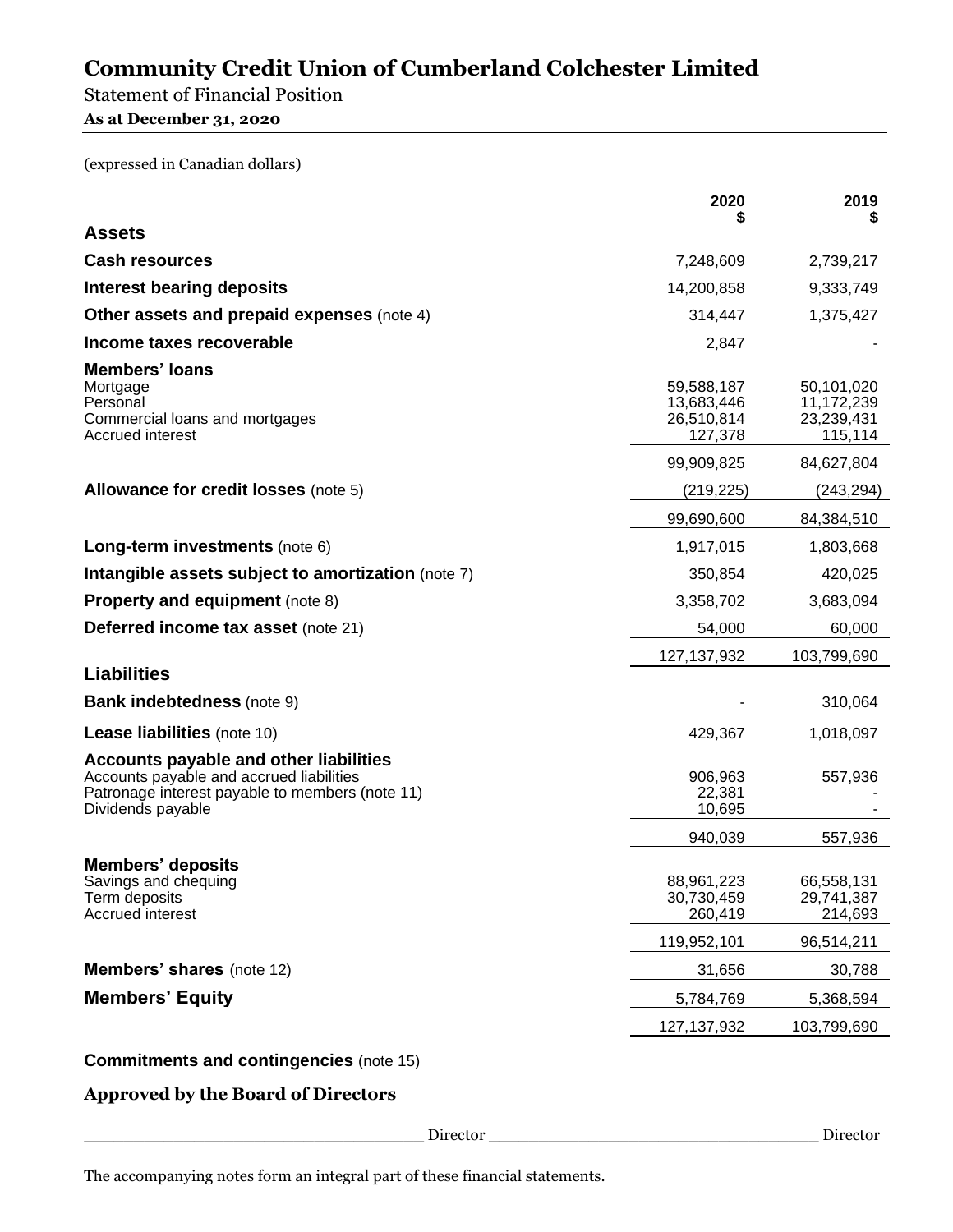Statement of Changes in Members' Equity

**For the year ended December 31, 2020**

(expressed in Canadian dollars)

|                                                                            | <b>Retained</b><br>earnings<br>Φ | <b>Surplus</b><br>shares<br>(note 13) | Total<br>equity        |
|----------------------------------------------------------------------------|----------------------------------|---------------------------------------|------------------------|
| Balance - January 1, 2019                                                  | 5,238,045                        | 746,215                               | 5,984,260              |
| Net loss and comprehensive loss for the year<br>Decrease in surplus shares | (586, 286)                       | (29, 380)                             | (586,286)<br>(29, 380) |
| Balance - December 31, 2019                                                | 4,651,759                        | 716,835                               | 5,368,594              |
| Net income and comprehensive income for the year<br><b>Dividends</b>       | 41,185<br>(10, 695)              |                                       | 41,185<br>(10, 695)    |
| Increase in surplus shares - net                                           |                                  | 385,685                               | 385,685                |
| Balance - December 31, 2020                                                | 4.682.249                        | 1,102,520                             | 5,784,769              |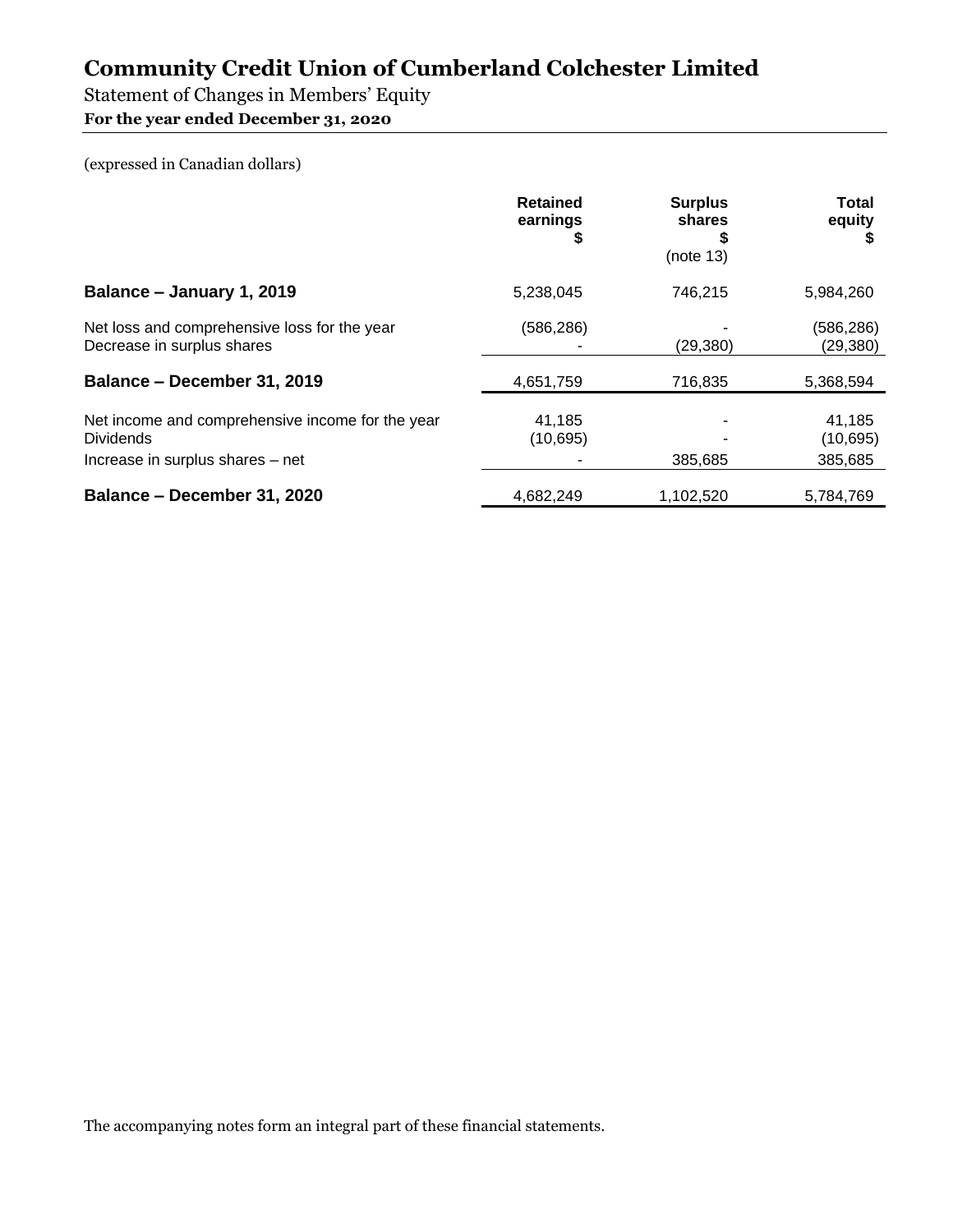Statement of Income and Comprehensive Income

**For the year ended December 31, 2020**

(expressed in Canadian dollars)

|                                                                | 2020                 | 2019<br>\$            |
|----------------------------------------------------------------|----------------------|-----------------------|
| <b>Interest income</b>                                         |                      |                       |
| Members' loans                                                 | 3,488,437            | 3,475,575             |
| Investments and deposits                                       | 327,735              | 255,781               |
|                                                                | 3,816,172            | 3,731,356             |
| Interest expense                                               |                      |                       |
| Members' deposits                                              | 703,379              | 651,778               |
| Patronage interest to members                                  | 22,381               |                       |
| Interest on lease liabilities                                  | 41,884               | 40,414                |
|                                                                | 767,644              | 692,192               |
| Net interest income                                            | 3,048,528            | 3,039,164             |
| Fees and commission income (note 16)                           | 1,214,592            | 1,496,361             |
| Provision for loan losses (note 5)                             | (62, 583)            | (219, 107)            |
| Net interest and other income                                  | 4,200,537            | 4,316,418             |
| <b>Operating expenses</b>                                      |                      |                       |
| Salary and employee benefits                                   | 1,620,784            | 1,696,840             |
| General and administrative (note 17)                           | 1,732,356            | 2,243,869             |
| Occupancy (note 17)                                            | 283,099              | 253,646               |
| Members' security (note 17)                                    | 147,457              | 122,230               |
| Impairment loss on assets (notes 7 and 8)                      |                      | 215,533               |
| Loss on sale of foreclosed property                            | 62,378               |                       |
| Depreciation<br>Gain on modifications of leases (note 10)      | 404,266<br>(97, 206) | 447,052               |
|                                                                | 4,153,134            | 4,979,170             |
| Income (loss) before income taxes                              | 47,403               | (662, 752)            |
|                                                                |                      |                       |
| Provision for (recovery of) income taxes (note 21)             |                      |                       |
| Current<br>Deferred                                            | 218<br>6,000         | (39, 466)<br>(37,000) |
|                                                                |                      |                       |
|                                                                | 6,218                | (76, 466)             |
| Net income (loss) and comprehensive income (loss) for the year | 41,185               | (586, 286)            |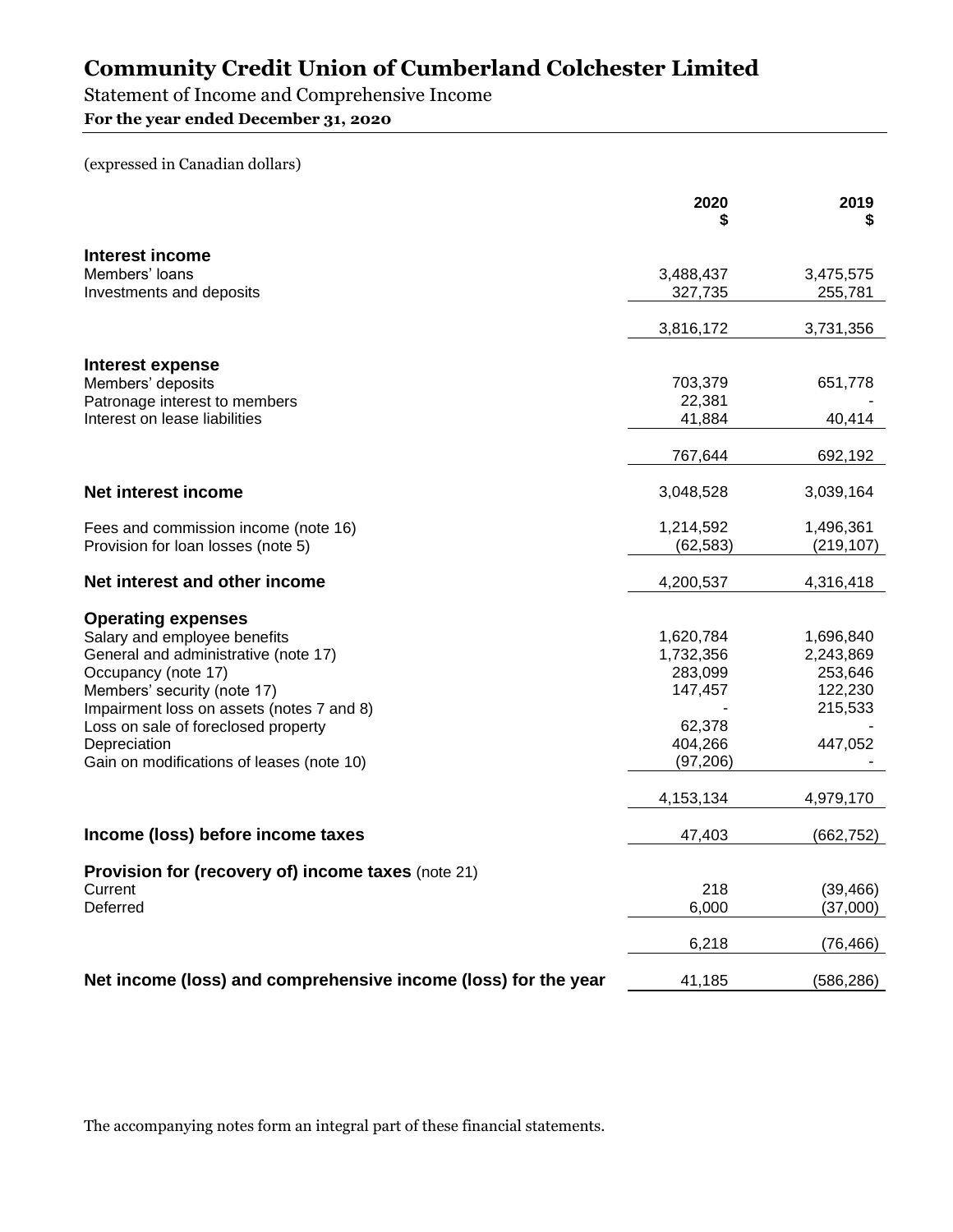# Statement of Cash Flows

**For the year ended December 31, 2020**

(expressed in Canadian dollars)

|                                                                                                                   | 2020                           | 2019                         |
|-------------------------------------------------------------------------------------------------------------------|--------------------------------|------------------------------|
| Cash provided by (used in)                                                                                        |                                |                              |
| <b>Operating activities</b>                                                                                       |                                |                              |
| Net income (loss) and comprehensive income (loss) for the year<br>Charges (credits) to income not involving cash  | 41,185                         | (586, 286)                   |
| Depreciation of property and equipment<br>Amortization of intangible assets<br>Impairment loss on assets          | 335,095<br>69,171              | 374,568<br>72,484<br>215,533 |
| Loss on sale of foreclosed property<br>Gain on modifications of lease                                             | 62,378<br>(97, 206)            |                              |
| Interest on lease liabilities<br>Provision for loan losses<br>Provision for foreclosed properties                 | 41,884<br>62,583<br>(132, 807) | 40,414<br>109,534<br>109,573 |
| Deferred income taxes                                                                                             | 6,000                          | (37,000)                     |
| Net change in non-cash working capital balances related to operations                                             | 388,283                        | 298,820                      |
| Other assets and prepaid expenses<br>Accrued interest receivable                                                  | (49, 223)<br>(12, 265)         | (161, 623)<br>(7, 385)       |
| Income taxes recoverable<br>Accounts payable and accrued liabilities<br>Patronage interest payable                | (2, 847)<br>349,027<br>22,381  | 56,517                       |
| Accrued interest payable                                                                                          | 45,726                         | 20,568                       |
|                                                                                                                   | 741,082                        | 206,897                      |
| <b>Financing activities</b><br>Net increase (decrease) in members' deposits                                       |                                |                              |
| Savings and chequing                                                                                              | 22,403,092                     | (1,884,924)<br>7,456,737     |
| Term deposits<br>Net decrease in membership shares                                                                | 989,072<br>386,553             | (29, 977)                    |
| Lease liabilities payments                                                                                        | (92, 486)                      | (150,771)                    |
|                                                                                                                   | 23,686,231                     | 5,391,065                    |
| <b>Investing activities</b>                                                                                       |                                |                              |
| Net decrease in other assets - concentra mortgage pool receivable<br>Net decrease (increase) in bank indebtedness | 1,110,202<br>(310,064)         | (750, 209)<br>(431, 933)     |
| Net decrease (increase) in interest bearing deposits                                                              | (4,867,109)                    | 5,370,037                    |
| Net decrease (increase) in members' loans<br>Proceeds on sale of foreclosed properties (note 5)                   | (15, 356, 409)<br>70,425       | (7,753,950)                  |
| Net decrease (increase) in long-term investments                                                                  | (113, 347)                     | 33,041                       |
| Purchase of property and equipment                                                                                | (451,619)                      | (151, 524)                   |
|                                                                                                                   | (19, 917, 921)                 | (3,684,538)                  |
| Net change in cash resources during the year                                                                      | 4,509,392                      | 1,913,424                    |
| Cash resources - Beginning of year                                                                                | 2,739,217                      | 825,793                      |
| Cash resources - End of year                                                                                      | 7,248,609                      | 2,739,217                    |
| Supplemental cash flow information                                                                                |                                |                              |
| Interest received                                                                                                 | 3,474,366                      | 3,481,112                    |
| Interest paid<br>Income taxes recovered                                                                           | 657,653<br>(31, 950)           | 631,210<br>(6, 532)          |
|                                                                                                                   |                                |                              |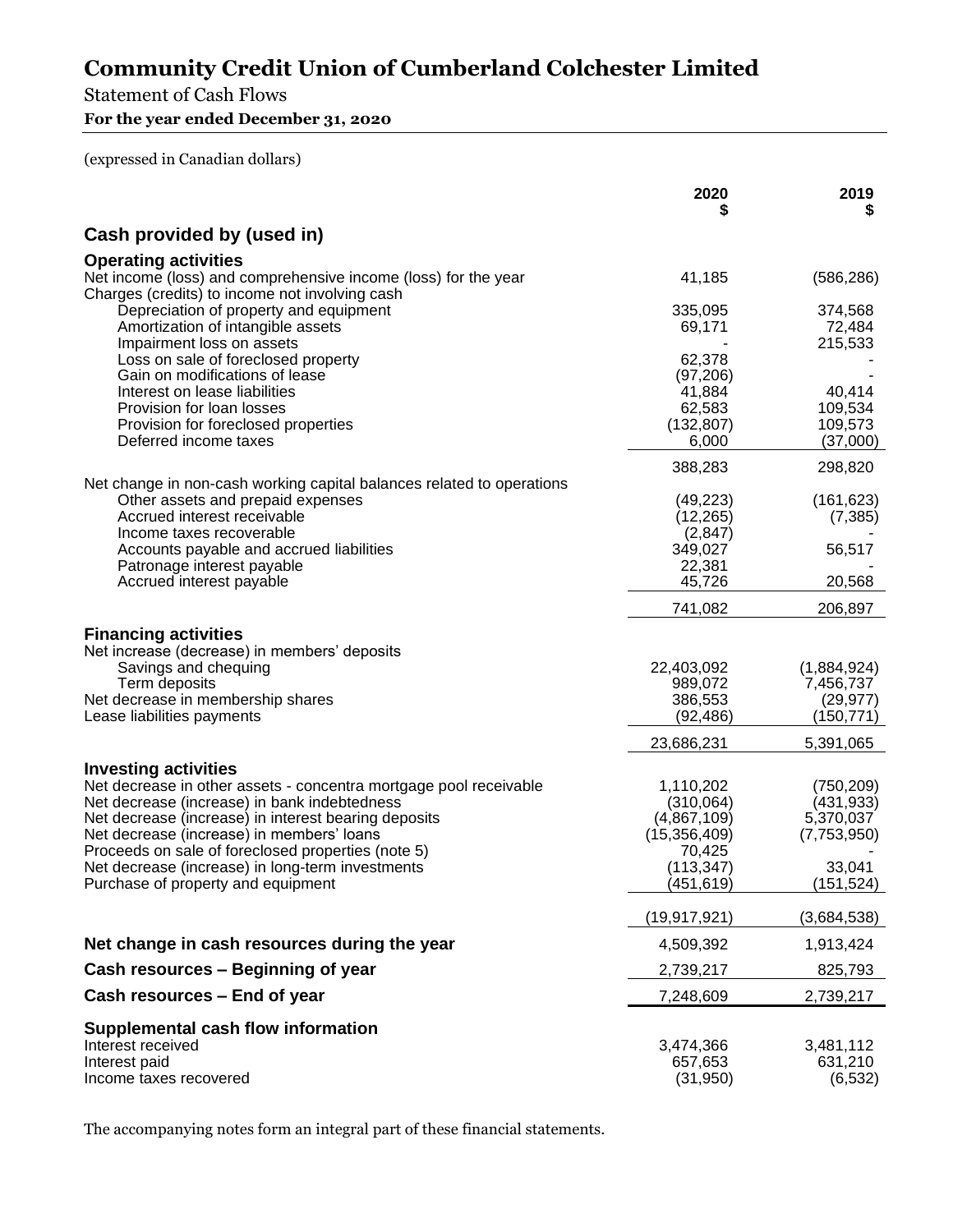#### Notes to Financial Statements **For the year ended December 31, 2020**

(expressed in Canadian dollars)

## **1 General information**

Community Credit Union of Cumberland Colchester Limited ("Community Credit Union" or the "credit union") is incorporated under the *Companies Act* of Nova Scotia and its operations are subject to the Credit Union Act of Nova Scotia. The credit union provides a full range of banking services to its customer-owners in 2 branches in Nova Scotia.

Community Credit Union's head office is located at 33 Prince Arthur Street, Amherst, Nova Scotia.

These financial statements have been approved for issue by the Board of Directors on April 9, 2021.

### **2 Summary of significant accounting policies**

#### **a) Basis of presentation**

These financial statements have been prepared in compliance with International Financial Reporting Standards ("IFRS") as issued by the International Accounting Standards Board.

The credit union presents its statement of financial position on a non-classified basis in order of liquidity. The following balances are generally considered to be current: cash resources, interest bearing deposits, short-term investments, other assets and prepaid expenses, loans outstanding due within one year, savings and deposits due on demand or within one year, accounts payable and accrued liabilities and income taxes payable.

The credit union classifies its expenses by nature of expenses.

#### **b) Basis of measurement**

The financial statements have been prepared under the historical cost convention except for the revaluation of certain financial assets and liabilities at fair value through profit or loss ("FVTPL").

#### **c) Foreign currency translation**

i) Functional and presentation currency

The functional and presentation currency of the credit union is the Canadian dollar.

ii) Transactions and balances

Foreign currency transactions are translated into the functional currency using the exchange rates prevailing at the dates of the transactions. Foreign exchange gains and losses resulting from the settlement of foreign currency transactions and from the translation at year end exchange rates of monetary assets and liabilities denominated in currencies other than the credit union's functional currency are recognized in the statement of income and comprehensive income in fee and commission income.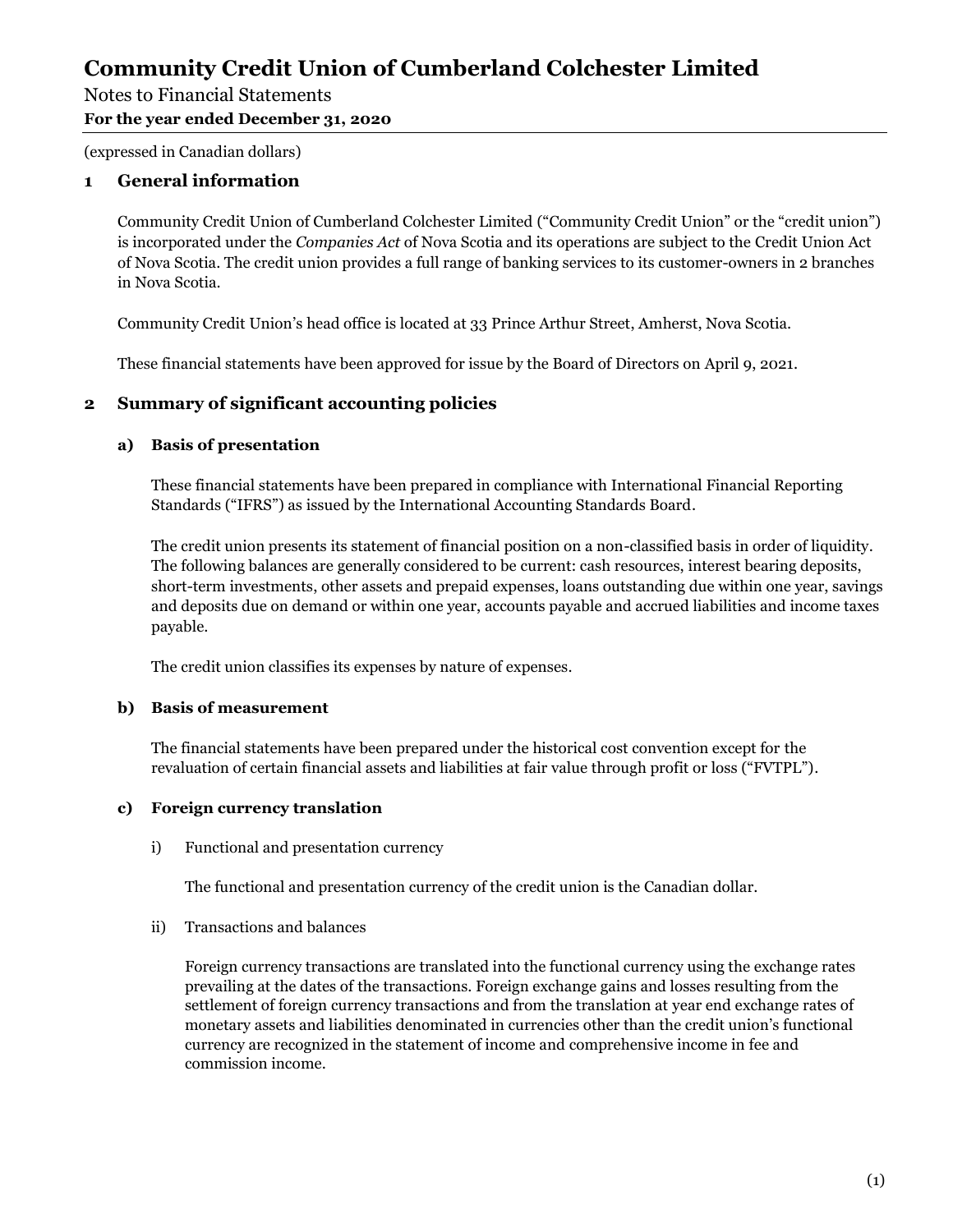## Notes to Financial Statements

#### **For the year ended December 31, 2020**

(expressed in Canadian dollars)

#### **d) Cash resources**

Cash resources include cash on hand, deposits held with banks and other short-term highly liquid investments with original maturities of three months or less.

#### **e) Interest bearing deposits**

Interest bearing deposits consist of deposits held for liquidity purposes with Atlantic Central and other financial institutions and are recorded at amortized cost using the effective interest method.

#### **f) Financial instruments**

#### **Financial assets and liabilities**

The credit union has applied IFRS 9, Financial Instruments, and classifies its financial instruments in the following measurement categories: FVTPL; fair value through other comprehensive income ("FVTOCI"); or amortized cost. Management determines the classification of its financial instruments at initial recognition. The credit union uses trade date accounting for regular way contracts when recording financial asset transactions.

#### **Measurement methods**

#### *Amortized cost and effective interest rate*

Amortized cost is the amount at which the financial asset or financial liability is measured at initial recognition, minus the principal repayments, plus or minus the cumulative amortization, using the effective interest method of any difference between that initial amount and the maturity amount and, for financial assets, adjusted for any loss allowance.

The effective interest rate is the rate that exactly discounts estimated future cash payments or receipts through the expected life of the financial asset or financial liability to the gross carrying amount of a financial asset (e.g. its amortized cost before any loan loss allowance) or to the amortized cost of a financial liability. The calculation does not consider expected credit losses ("ECLs") and includes transaction costs, premiums or discounts and fees and points paid or received that are integral to the effective interest rate, such as origination fees. When the credit union revises the estimates of future cash flows, the carrying amount of the respective financial assets or financial liability is adjusted to reflect the new estimate discounted using the original effective interest rate. Any changes are recognized in net income and comprehensive income.

#### *Interest income*

Interest income is calculated by applying the effective interest rate to the gross carrying amount of financial assets, except for financial assets that have subsequently become credit-impaired (or "stage 3"), for which interest income is calculated by applying the effective interest rate to their amortized cost (e.g. net of the ECL provision).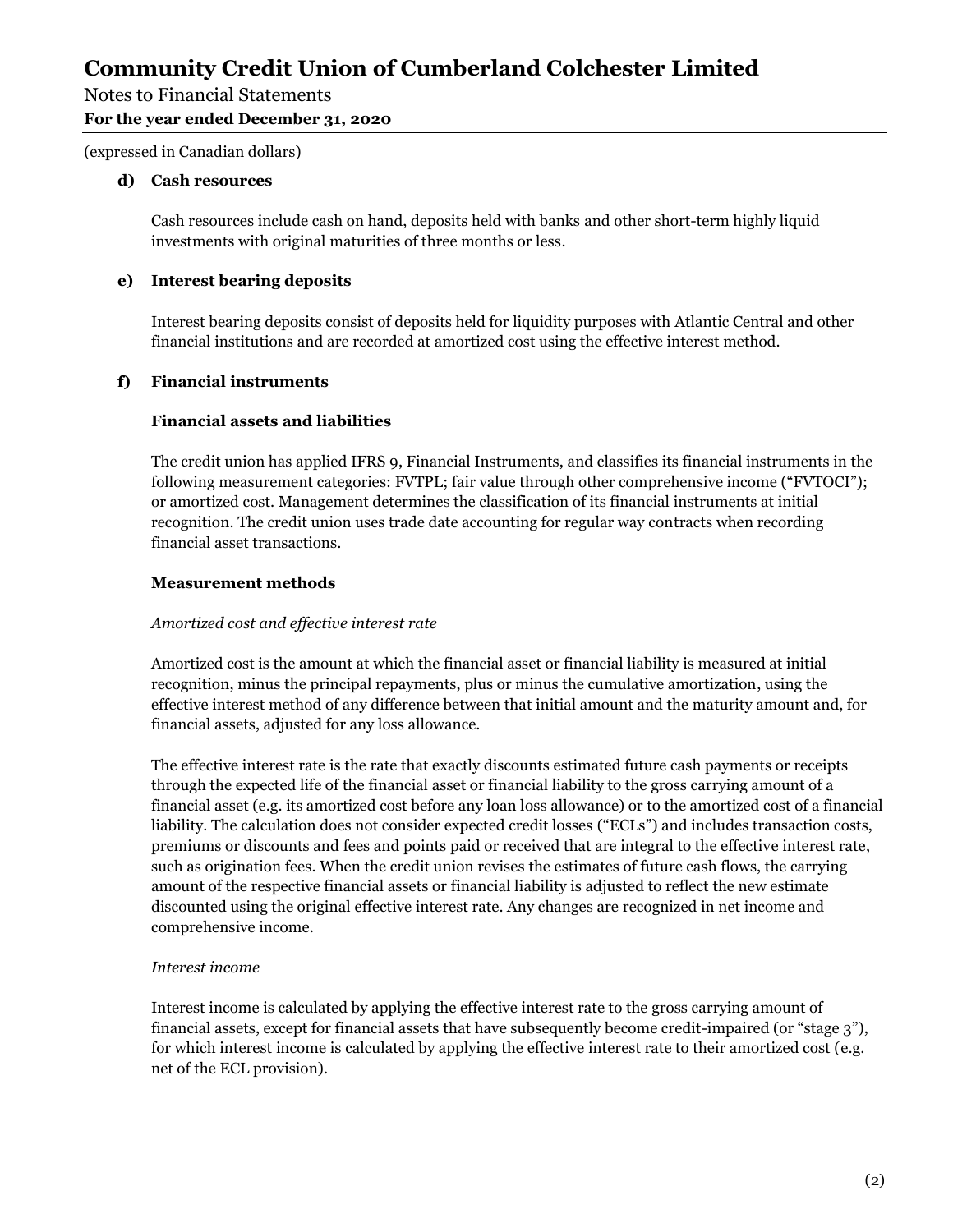# Notes to Financial Statements **For the year ended December 31, 2020**

(expressed in Canadian dollars)

*Initial recognition and measurement*

Financial assets and financial liabilities are recognized when the entity becomes a party to the contractual provisions of the instrument.

At initial recognition, the credit union measures a financial asset or financial liability at its fair value plus or minus, in the case of a financial asset or financial liability not at FVTPL, transaction costs that are incremental and directly attributable to the acquisition or issue of the financial asset or financial liability, such as fees and commissions. Transaction costs of financial assets and financial liabilities carried at FVTPL are expensed in net income. As at the first reporting date after initial recognition, an ECL allowance is recognized for financial assets measured at amortized cost and investments in debt instruments measured at FVTOCI, which results in an accounting loss being recognized in net income and comprehensive income when an asset is originated.

When the fair value of financial assets and liabilities differs from the transaction price on initial recognition, the difference is deferred and the timing of recognition of deferred income or loss is determined individually. It is either amortized over the life of the instrument, deferred until the instrument's fair value can be determined using market observable inputs or realized through settlement.

#### *Classification and subsequent measurement*

The credit union classifies its financial assets using the following measurement categories:

- FVTPL; or
- Amortized cost

Assets carried at amortized cost will continue to be measured as outlined in measurement methods above.

#### **Investments**

The classification requirements for debt and equity investments are as follows:

#### *Debt instruments*

Debt instruments are those instruments that meet the definition of a financial liability from the issuer's perspective and would include term deposits held by the credit union.

Classification and subsequent measurement of debt instruments depend on the business model for managing the asset and the cash flow characteristics of the asset.

#### *Business model*

The business model reflects how the credit union manages its assets in order to generate cash flows. That is, whether the credit union's objective is solely to collect the contractual cash flows from the assets or is to collect both the contractual cash flows and cash flows arising from the sale of assets. If neither of these is applicable (e.g. financial assets held for trading purposes), then the financial assets are classified as part of '0ther' business model and measured at FVTPL. Factors considered by the credit union in determining the business model for a group of assets include past experience on how the cash flows for these assets were collected, how the asset's performance is evaluated and reported to key management personnel and how risks are assessed and managed.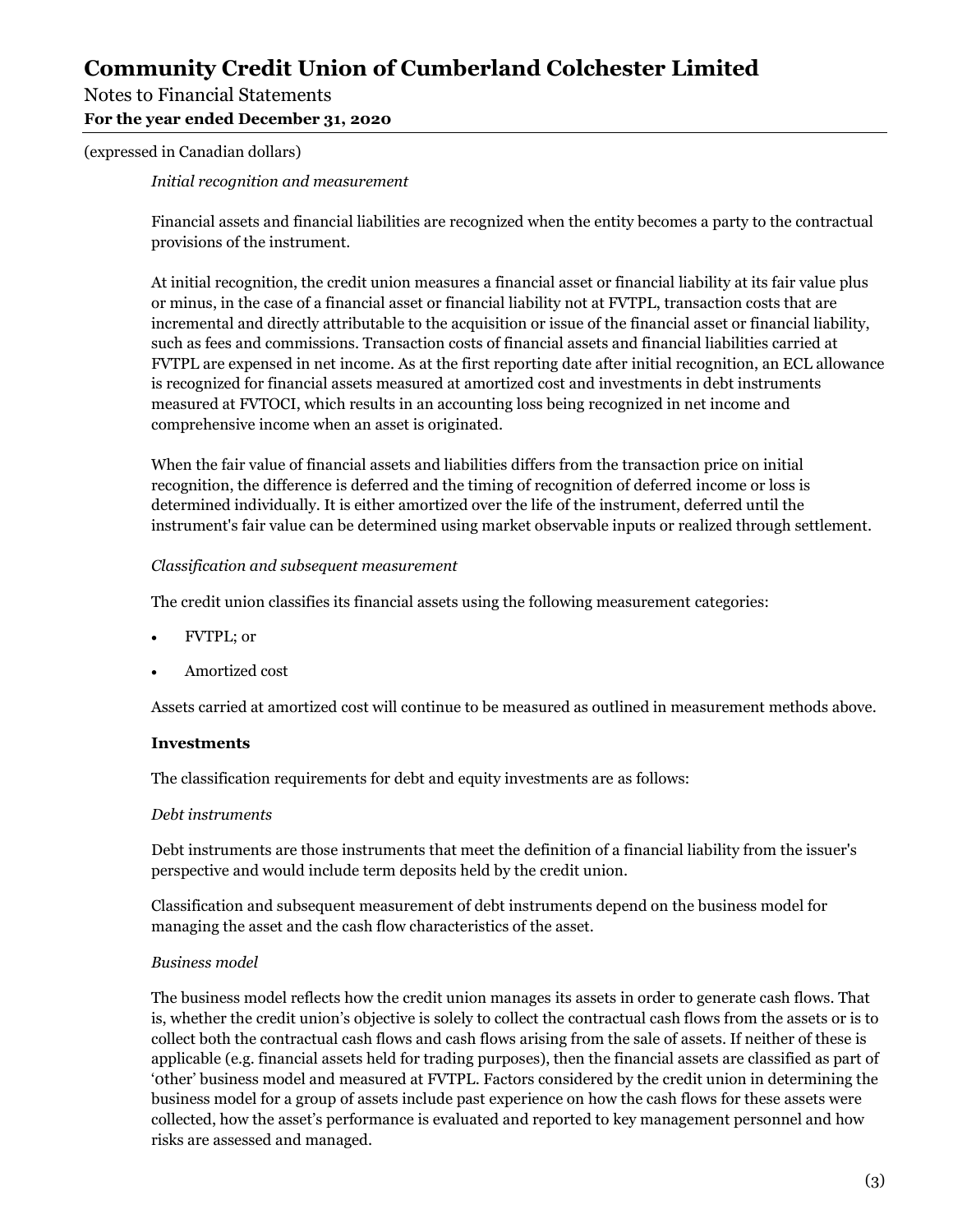# Notes to Financial Statements **For the year ended December 31, 2020**

(expressed in Canadian dollars)

#### *Solely payments of principal and interest ("SPPI")*

Where the business model is to hold assets to collect contractual cash flows or to collect contractual cash flows and sell, the credit union assesses whether each financial instrument's cash flows in the portfolio represent SPPI. In making this assessment, the credit union considers whether the contractual cash flows are consistent with a basic lending arrangement (e.g. interest includes only consideration for the time value of money, credit risk, other basic lending risks and a profit margin that is consistent with a basic lending arrangement). Where the contractual terms introduce exposure to risk or volatility that are inconsistent with a basic lending arrangement, the related financial asset is classified and measured at FVTPL. Financial assets with embedded derivatives are considered in their entirety when determining whether their cash flows are SPPI.

Based on these factors, the credit union classifies its debt instruments into one of the following measurement categories:

- Amortized cost: Financial assets that are held for collection of contractual cash flows, where the assets' cash flows represent SPPI and that are not designated at FVTPL, are measured at amortized cost.
- FVTOCI: Financial assets that are held for collection of contractual cash flows and for selling the assets, where the assets' cash flows represent SPPI and that are not designated at FVTPL, are measured at FVTOCI. Changes in the carrying amount are taken through other comprehensive income ("OCI"), except for the recognition of ECLs, interest revenue and foreign exchange gains and losses on the instrument's amortized cost, which are recognized in net income and comprehensive income. When the financial asset is derecognized, the cumulative gain or loss previously recognized in OCI is reclassified from equity to net income and comprehensive income.
- FVTPL: Assets that do not meet the criteria for amortized cost or FVTOCI are measured at FVTPL. A gain or loss on a debt instrument that is subsequently measured at FVTPL and is not part of a hedging relationship is recognized in net income and comprehensive income and presented in the statement of net income and comprehensive income within "investment income" in the year in which it arises.

The credit union reclassifies debt investments when, and only when, its business model for managing those assets changes. The reclassification takes place from the start of the first reporting year following the change. Such changes are expected to be very infrequent and none have occurred during the year.

#### *Equity instruments*

Equity instruments are instruments that meet the definition of equity from the issuer's perspective; that is, instruments that do not contain a contractual obligation to pay and that evidence a residual interest in the issuer's net assets. An example of equity instruments include the credit union's investment in shares of Atlantic Central.

The credit union subsequently measures all equity investments at FVTPL, except where the credit union's management has elected, at initial recognition, to irrevocably designate an equity investment at FVTOCI. When this election is used, fair value gains and losses are recognized in OCI and are not subsequently reclassified to net income, including disposals. Dividends, when representing a return on such investments, continue to be recognized in net income as investment income when the credit union's right to receive payments is established. Gains and losses on equity investments at FVTPL are included in 'investment income' in the statement of income and comprehensive income.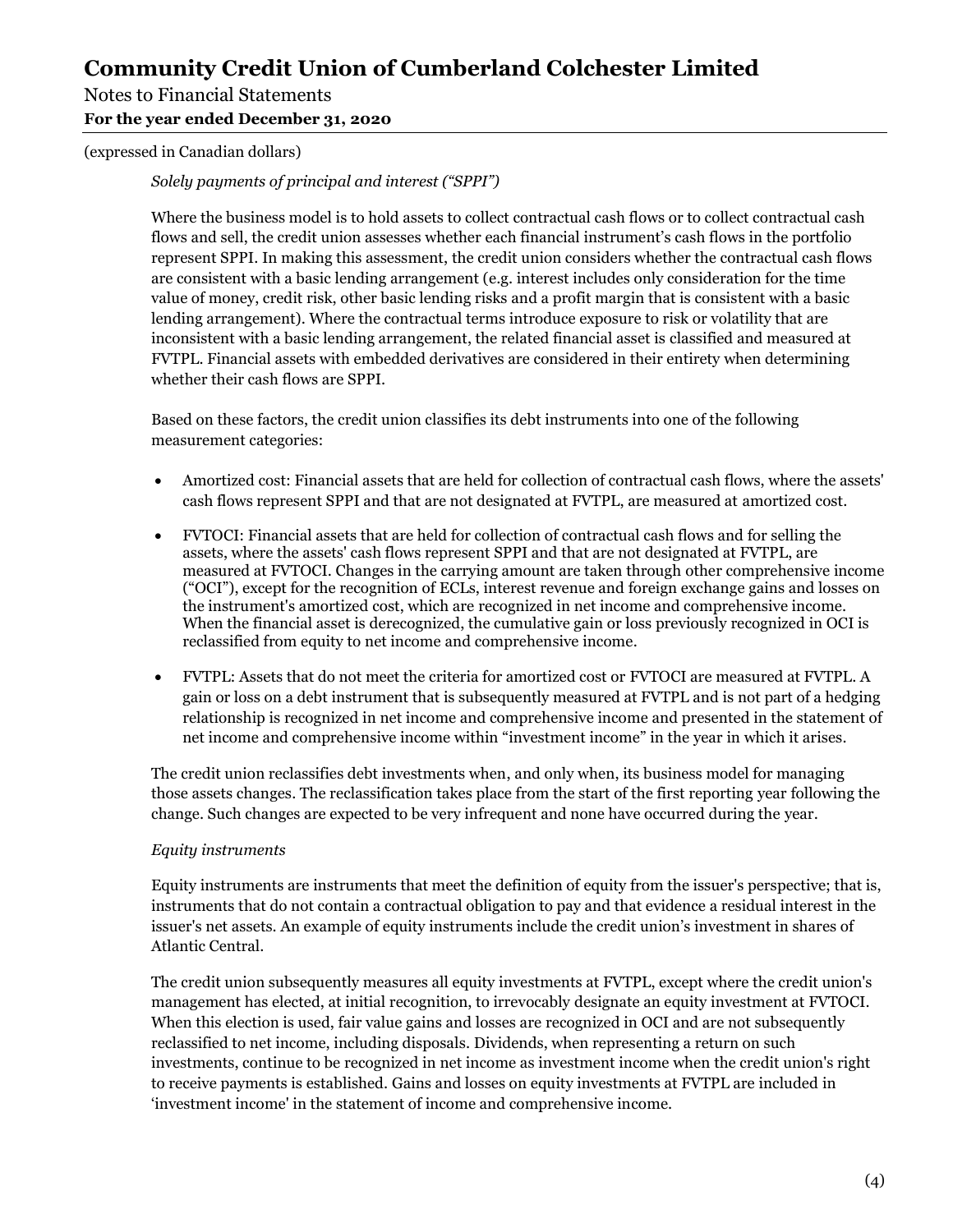### Notes to Financial Statements **For the year ended December 31, 2020**

(expressed in Canadian dollars)

### **Impairment**

The credit union assesses on a forward-looking basis ECL associated with its assets carried at amortized cost and FVTOCI and with the exposure arising from loan commitments. The credit union recognizes a loss allowance for such losses at each reporting date. The measurement of ECL reflects reasonable and supportable information that is available without undue cost or effort at the reporting date about past events and current conditions. Note 19 provides more detail of how the ECL is measured.

### **Modification of loans**

The credit union sometimes renegotiates or otherwise modifies the contractual cash flows of loans to members. When this happens, the credit union assesses whether or not the new terms are substantially different than the original terms. The credit union does this by considering, among others, the following factors:

- If the borrower is in financial difficulty, whether the modification merely reduces the contractual cash flows to amounts the borrower is expected to be able to pay;
- Significant extension of the loan term when the borrower is not in financial difficulty;
- Significant change in the interest rate;
- Change in the currency the loan is denominated in; or
- Insertion of collateral, other security or credit enhancements that significantly affect the credit risk associated with the loan.

If the terms are substantially different, the credit union derecognizes the original financial asset, recognizes a new asset at fair value and recalculates a new effective interest rate for the asset. The date of renegotiation is consequently considered to be the date of initial recognition for impairment calculation purposes, including for the purpose of determining whether a significant increase in credit risk has occurred. However, the credit union also assesses whether the new financial asset recognized is deemed to be credit-impaired at initial recognition, especially in circumstances where the renegotiation was driven by the debtor being unable to make the originally agreed upon payments. Differences in the carrying amount are also recognized in net income as a gain or loss on derecognition.

If the terms are not substantially different, the renegotiation or modification does not result in derecognition, and the credit union recalculates the gross carrying amount based on the revised cash flows of the financial asset and recognizes a modification gain or loss in net income. The new gross carrying amount is recalculated by discounting the modified cash flows at the original effective interest rate (or credit-adjusted effective interest rate for purchased or originated credit-impaired financial assets).

### **Financial liabilities**

The credit union designates members' deposits, accounts payable and secured borrowing as other financial liabilities. In both the current and prior year, other financial liabilities are initially recognized at fair value and subsequently measured at amortized cost using the effective interest method.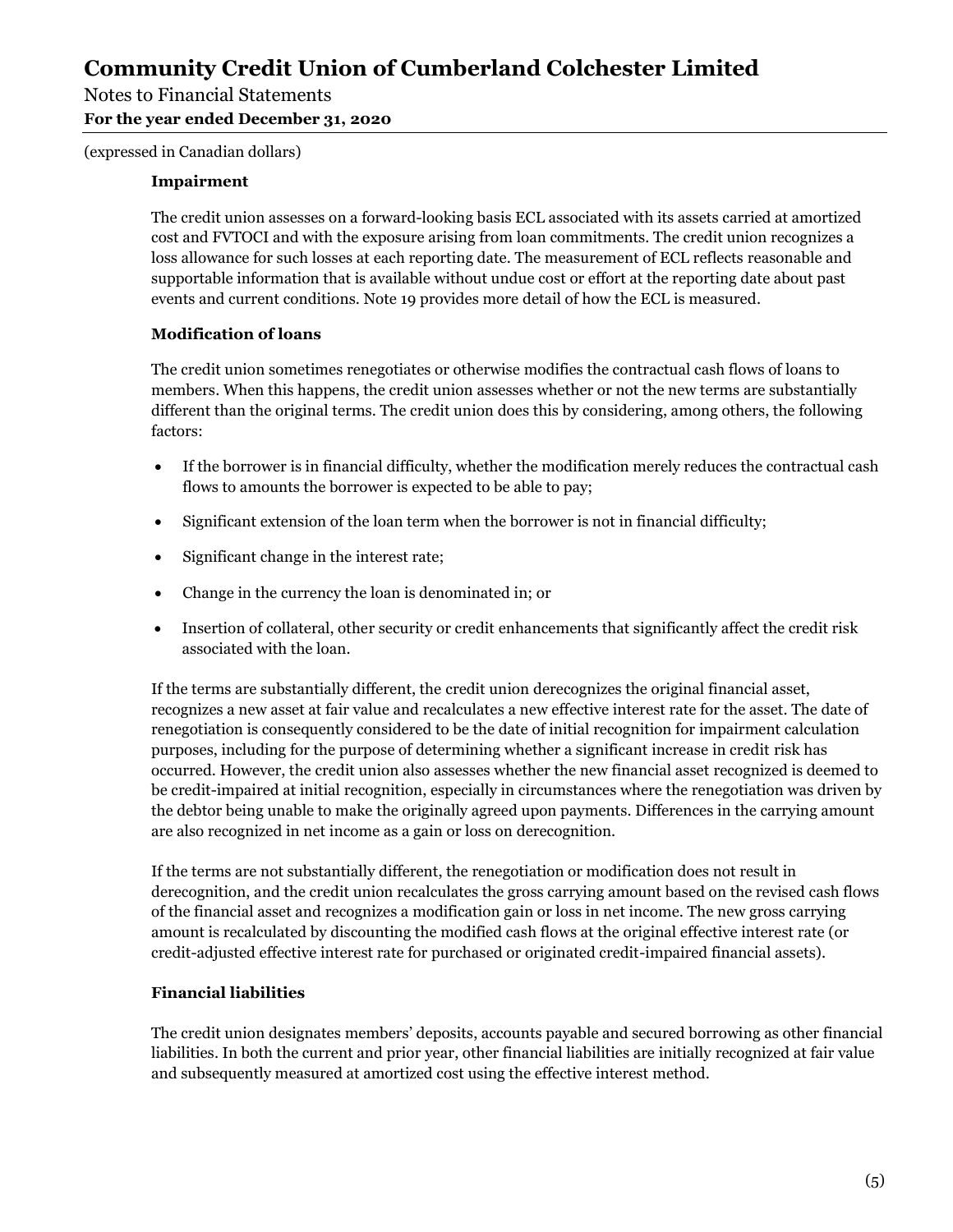# Notes to Financial Statements

## **For the year ended December 31, 2020**

(expressed in Canadian dollars)

*Derecognition*

Financial liabilities are derecognized when they are extinguished (e.g. when the obligation specified in the contract is discharged, cancelled or expires).

# **g) Foreclosed property**

In certain circumstances, the credit union takes possession of collateral property as a result of foreclosure on loans that are in default. Foreclosed properties are classified as held-for-sale and are measured at the lower of carrying amount and fair value less costs to sell and are classified within other assets.

# **h) Property and equipment**

Property and equipment are stated at cost less accumulated depreciation. Cost includes expenditures that are directly attributable to the acquisition of the asset. Subsequent expenditures are included in the asset's carrying amount or are recognized as a separate asset, as appropriate, only when it is probable that future economic benefits associated with the item will flow to the credit union and the cost can be measured reliably. Repairs and maintenance costs are charged to other operating expenses during the financial year in which they are incurred.

Land is not depreciated. Depreciation is calculated on a straight-line basis to allocate the asset cost to residual value over their estimated useful lives, as follows:

| <b>Buildings</b>                    | $20 - 40$ years |
|-------------------------------------|-----------------|
| Furniture and equipment             | $3 - 5$ vears   |
| Paving                              | $10 - 40$ years |
| Right-of-use assets – naming rights | $3 - 10$ years  |

The credit union allocates the amount initially recognized in respect of an item of property and equipment to its significant parts and depreciates each part separately. The useful lives of property and equipment are reviewed, and adjusted if appropriate, at each balance sheet date. Assets are reviewed for impairment whenever events or changes in circumstances indicate that the carrying amount may not be recoverable.

Gains and losses on disposals of property and equipment are determined by comparing the proceeds to the net book value of the asset and are presented as a gain or loss on disposal in the statement of income and comprehensive income.

Right-of-use assets comprise the amount of the initial measurement of lease liability, any lease payments made at or before the commencement date less any lease incentives received and any initial direct costs. Right-of-use assets are generally depreciated over the shorter of the asset's useful life and the lease term on a straight-line basis.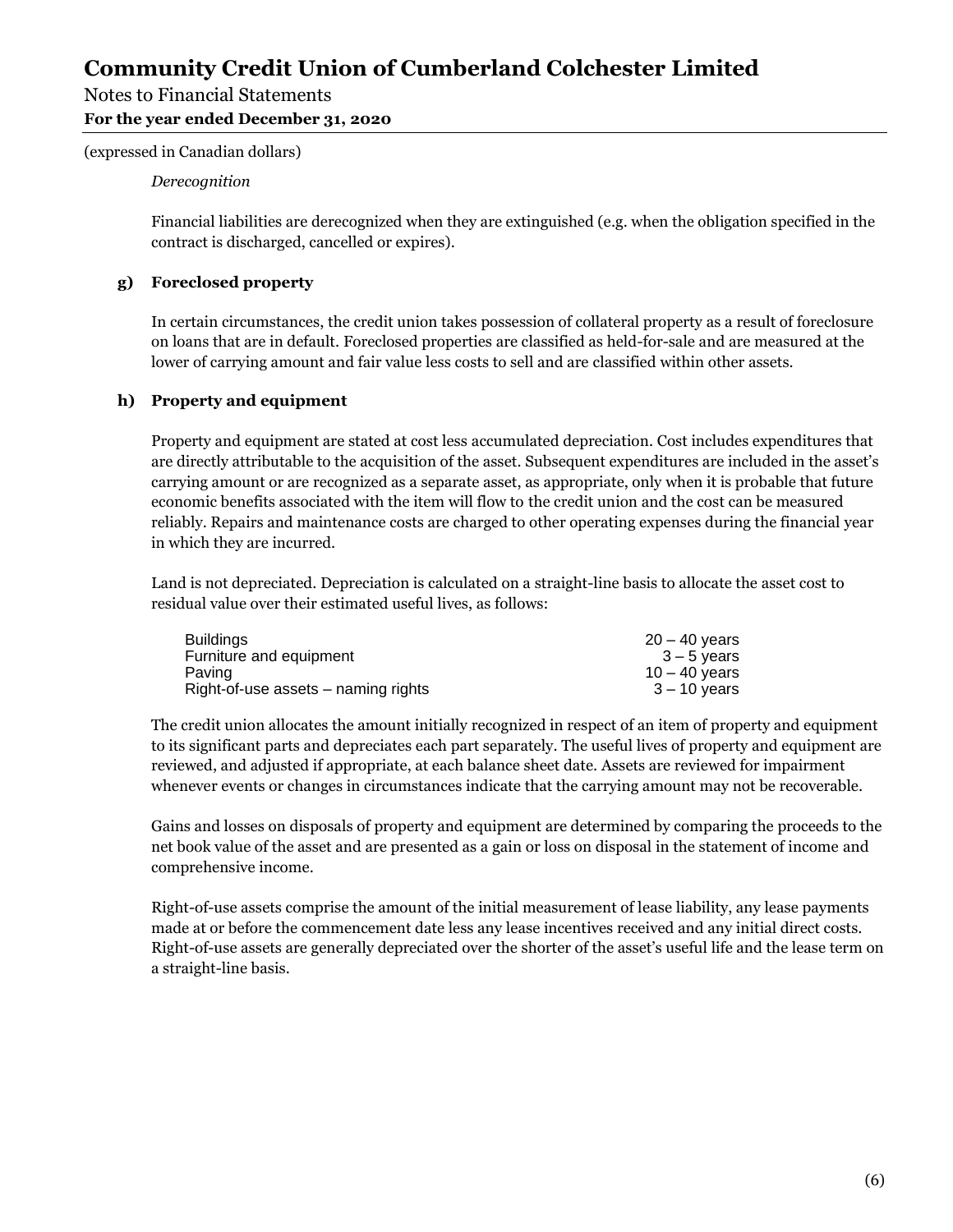# Notes to Financial Statements

### **For the year ended December 31, 2020**

(expressed in Canadian dollars)

#### **i) Leases**

Leases are recognized as a right-of-use assets and a corresponding liability at the date at which the leased asset is available for use. Assets and liabilities arising from a lease are initially measured on a present value basis. Lease liabilities include the net present value of the following lease payments:

- Fixed payment, less any lease incentives receivable
- Variable lease payments that are based on an index or rate
- Amounts expected to be payable under residual value guarantees
- Payments of penalties for terminating the lease, if the lease term reflects the credit union exercising that option

Lease payments to be made under reasonably certain extension options are also included in the measurement of the liability.

The lease payments are discounted using the interest rate implicit in the lease. If the rate cannot be readily determined, which is generally the case for leases of the credit union, the lessee's incremental borrowing rate is used, being the rate that the individual lesse would have to pay to borrow the funds necessary to obtain an asset of similar value to the right-of-use asset in a similar economic environment with similar terms, security and conditions.

The credit union has elected not to separate non-lease components to the right-of-use naming rights and instead account for each lease component and any associated non-lease components as a single lease component.

Payments associated with short-term leases and all leases of low-value assets are recognized on a straightline basis as an expense in income or loss. Short-term leases are leases with a lease term of 12 months or less.

### **j) Intangible assets**

The intangible asset, consisting of a customer list with a finite life is carried at its cost, net of accumulated amortization and any impairment losses. Amortization is provided over its estimated useful life of 10 years on a straight-line basis.

### **k) Impairment of non-financial assets**

Property and equipment and intangible assets are tested for impairment when events or changes in circumstances indicate that the carrying amount may not be recoverable. For the purpose of measuring recoverable amounts, assets are grouped at the lowest levels for which there are separately identifiable cash flows (cash-generating units or "CGUs"). Recoverable amount is the higher of an asset's fair value less costs to sell and value in use (being the present value of the expected future cash flows of the relevant asset or CGU, as determined by management). The credit union evaluates impairment losses for potential reversals when events or circumstances warrant such consideration.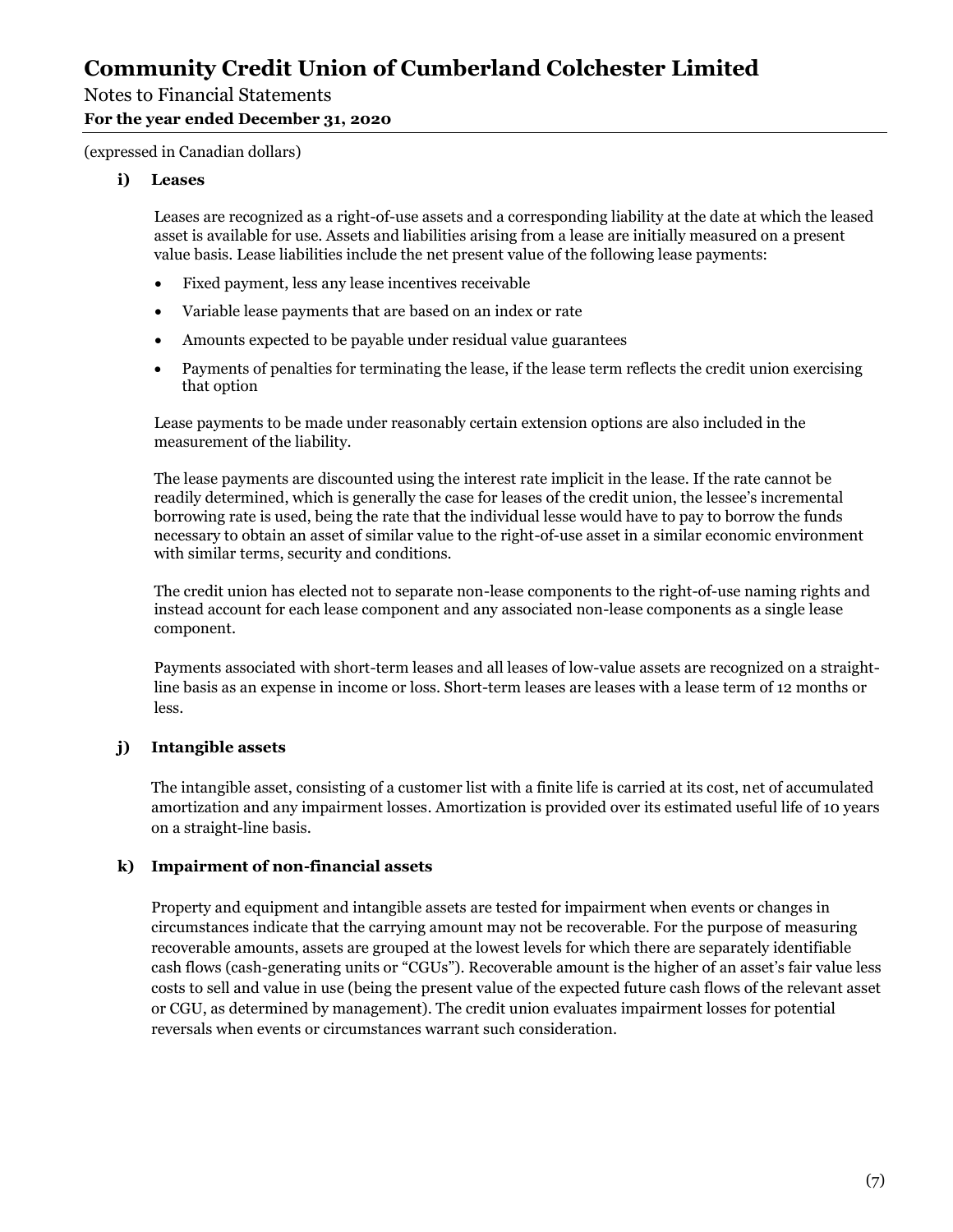### Notes to Financial Statements **For the year ended December 31, 2020**

(expressed in Canadian dollars)

# **l) Members' deposits**

Members' deposits are recognized initially at fair value less attributable transaction costs. Subsequent to initial recognition, interest-bearing deposits are stated at amortized cost with any difference between cost and redemption value being recognized in income over the deposit term on an effective interest basis.

#### **m) Revenue recognition**

Fee and commission income is recognized on an accrual basis as it is earned.

#### **n) Income taxes**

i) Current income taxes

Income taxes payable (recoverable) is calculated on the basis of current Canadian tax laws and is recognized as an expense (income) for the year, except to the extent that it relates to items that are recognized in other comprehensive income or directly in equity.

Where the credit union has tax losses that can be relieved against a tax liability for a previous year, it recognizes those losses as an asset, because the tax relief is recoverable by refund of taxes previously paid. This asset is offset against an existing current tax balance.

Where tax losses can be relieved only by carry-forward against taxable income of future periods, a deductible temporary difference arises. Those losses carried forward are offset against deferred tax liabilities carried in the statement of financial position.

ii) Deferred income taxes

Deferred income taxes are provided, using the liability method, on temporary differences arising between the tax basis of assets and liabilities and their carrying amounts in the financial statements. Deferred income taxes are determined using tax rates and laws that have been enacted or substantively enacted at the reporting date and will apply when the related deferred income tax asset or liability are expected to be realized or settled. The principal temporary differences arise from depreciation of property and equipment, investments and allowances for impaired loans. Deferred tax assets are recognized when it is probable that future taxable income will be available against which these temporary differences can be utilized.

# **3 Critical accounting estimates and judgments**

The preparation of financial statements in conformity with IFRS requires the use of certain critical accounting estimates. It also requires management to exercise its judgment in the process of applying the credit union's accounting policies. Changes in assumptions may have a significant impact on the financial statements in the year the assumptions changed.

Significant estimates made in the preparation of these financial statements include, but are not limited to the following areas, with further information contained in the applicable accounting policy note.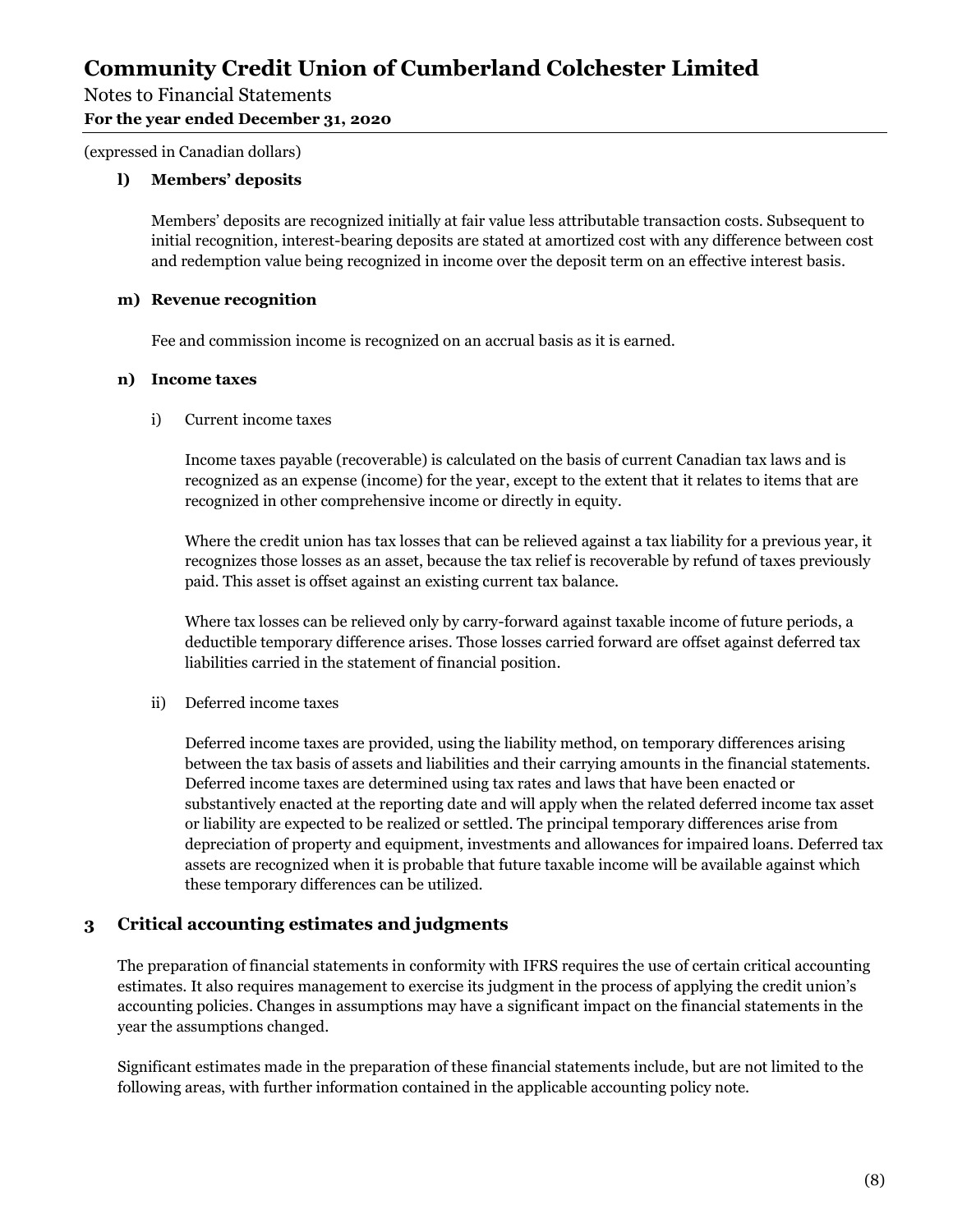## Notes to Financial Statements **For the year ended December 31, 2020**

(expressed in Canadian dollars)

### **Measurement of the ECL allowance**

The credit union reviews its loan portfolio to assess the ECL allowance for loans on at least a quarterly basis. The measurement of the ECL allowance for financial assets measured at amortized cost and FVTOCI is an area that requires the use of models and significant assumptions about future economic conditions and credit behavior (e.g. the likelihood of members defaulting and the resulting losses). Explanation of the inputs, assumptions and estimation techniques used in measuring ECL is further detailed in note 19.

A number of significant judgments are also required in applying the accounting requirements for measuring ECL, such as:

- Determining criteria for significant increase in credit risk;
- Choosing appropriate models and assumptions for the measurement of ECL; and
- Establishing groups of similar financial assets for the purposes of measuring ECL.

The judgments, inputs, methodology and assumptions used for estimating the ECL allowance are reviewed regularly to reduce any differences between loss estimates and actual loss experience.

On March 11, 2020, the World Health Organization declared the outbreak of a strain of novel coronavirus disease, ("COVID-19"), a global pandemic. The Canadian economy experienced significant disruption and market volatility related to COVID-19. The overall impact of COVID-19 continues to be uncertain and is dependent on actions taken by Canadian governments, businesses and individuals to limit spread of COVID-19, as well as government economic response and support efforts.

Due to the unprecedented nature of COVID-19, developing reliable estimates and applying judgment has become more difficult. Accounting for ECLs has become particularly difficult in the current circumstances. Consideration is given both to the effects of COVID-19 and the significant government support measures; however, significant measurement uncertainty exists in determining ECLs and measurement is subject to significant judgment.

### **Fair value of equity investments**

The equity investments held by the credit union do not have quoted market prices in an active market. For certain shares, fair value is considered to approximate par value based on the terms of those shares. The credit union continues to monitor these shares for any indication that a new measure of fair value is available.

# **4 Other assets and prepaid expenses**

|                                                                         | 2020<br>S | 2019      |
|-------------------------------------------------------------------------|-----------|-----------|
| Prepaid expenses                                                        | 81.967    | 113.187   |
| Accrued interest receivable                                             | 101,600   | 1,806     |
| Rebates and other receivables                                           | 16.564    | 11.912    |
| Concentra mortgage pool receivable                                      |           | 1,110,202 |
| Foreclosed properties, net of provision of \$132,807 (2019 – \$109,573) | 114,316   | 103,305   |
| Income taxes recoverable                                                |           | 35,015    |
|                                                                         | 314.447   | 1,375,427 |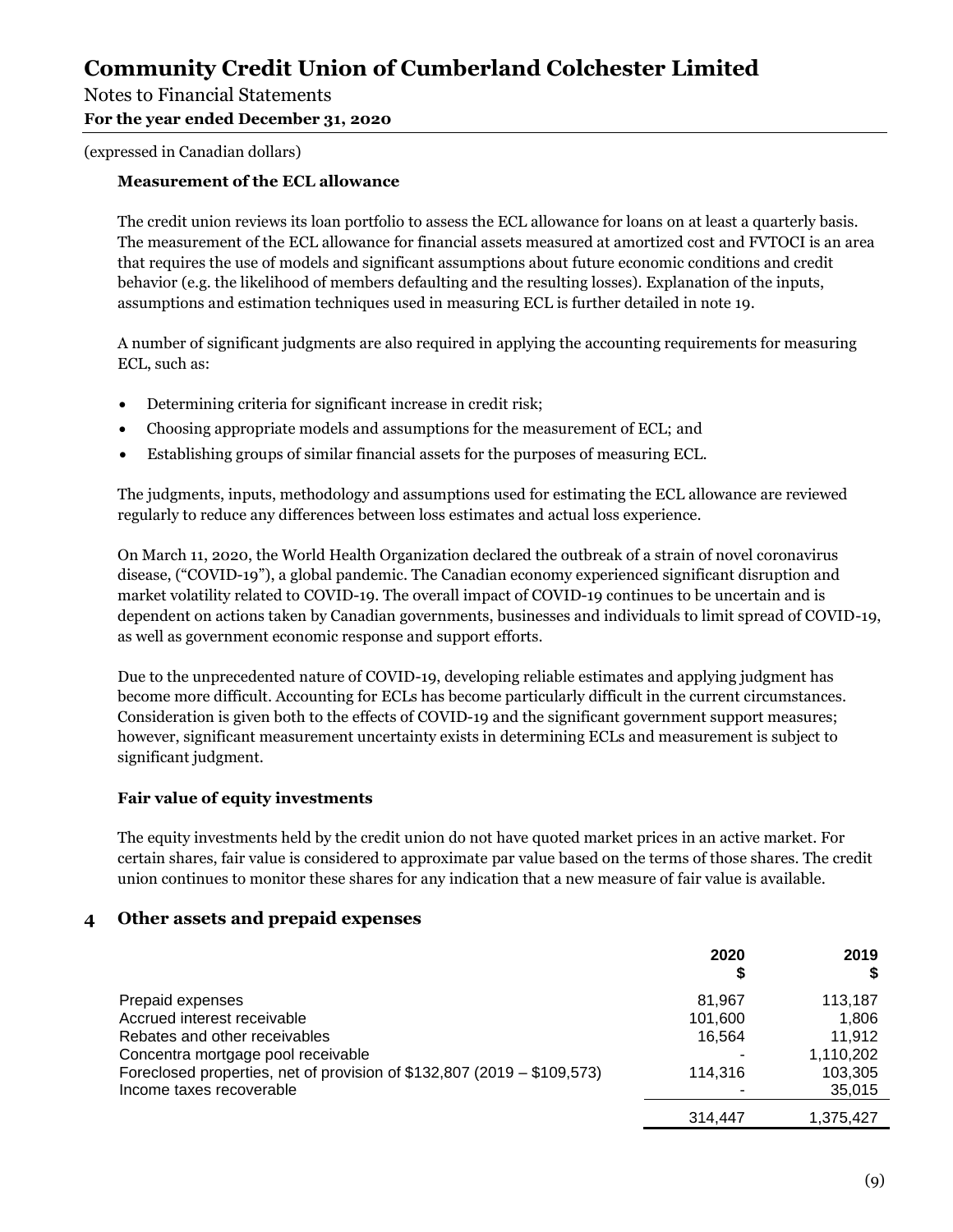# Notes to Financial Statements

#### **For the year ended December 31, 2020**

(expressed in Canadian dollars)

### **5 Members' loans**

As at December 31, 2020, loans to members are presented net of allowances for ECLs totalling \$219,225 (2019 – \$243,294). The following table contains an analysis of the credit risk exposure of financial instruments for which an ECL allowance is recognized. The gross carrying amount of financial assets below also represents the credit union's maximum exposure to credit risk on these assets.

|                       |            |         |          | 2020       |
|-----------------------|------------|---------|----------|------------|
|                       | Stage 1    | Stage 2 | Stage 3  | Total      |
|                       | \$         | \$      | \$       | \$         |
| Personal              |            |         |          |            |
| Term Ioan             | 12,202,269 | 31,520  | 58,788   | 12,292,577 |
| Line of credit        | 1,240,304  | 114,607 | 35,958   | 1,390,869  |
| Mortgage              | 59,386,786 | 181,798 | 19,603   | 59,588,187 |
| <b>Business</b>       |            |         |          |            |
| Term Ioan             | 15,212,369 | 155,782 | 23,602   | 15,391,753 |
| Line of credit        | 2,163,650  | 34.999  | 5,057    | 2,203,706  |
| <b>Business</b>       | 8,915,355  |         |          | 8,915,355  |
| Accrued interest      | 127,378    |         |          | 127,378    |
| Gross carrying amount | 99,248,111 | 518,706 | 143,008  | 99,909,825 |
| Loss allowance        | (129,835)  | (9,829) | (79,561) | (219, 225) |
| Carrying amount       | 99,118,276 | 508,877 | 63,447   | 99,690,600 |

|                       |            |         |           | 2019         |
|-----------------------|------------|---------|-----------|--------------|
|                       | Stage 1    | Stage 2 | Stage 3   | <b>Total</b> |
|                       | \$         | ⊅       | J         | \$           |
| Personal              |            |         |           |              |
| Term Ioan             | 10,018,229 |         | 19.416    | 10,037,645   |
| Line of credit        | 972.773    |         | 41.883    | 1.014.656    |
| Mortgage              | 49,619,371 | 591,058 | 10,529    | 50,220,958   |
| <b>Business</b>       |            |         |           |              |
| Term Ioan             | 11,900,106 |         | 156,861   | 12,056,967   |
| Line of credit        | 2,524,256  |         |           | 2,524,256    |
| <b>Business</b>       | 8,611,139  | 33,497  | 13,572    | 8,658,208    |
| Accrued interest      | 115,113    |         |           | 115,113      |
| Gross carrying amount | 83,760,987 | 624,555 | 242,261   | 84,627,803   |
| Loss allowance        | (89, 948)  |         | (153,346) | (243, 294)   |
| Carrying amount       | 83,671,039 | 624,555 | 88,915    | 84,384,509   |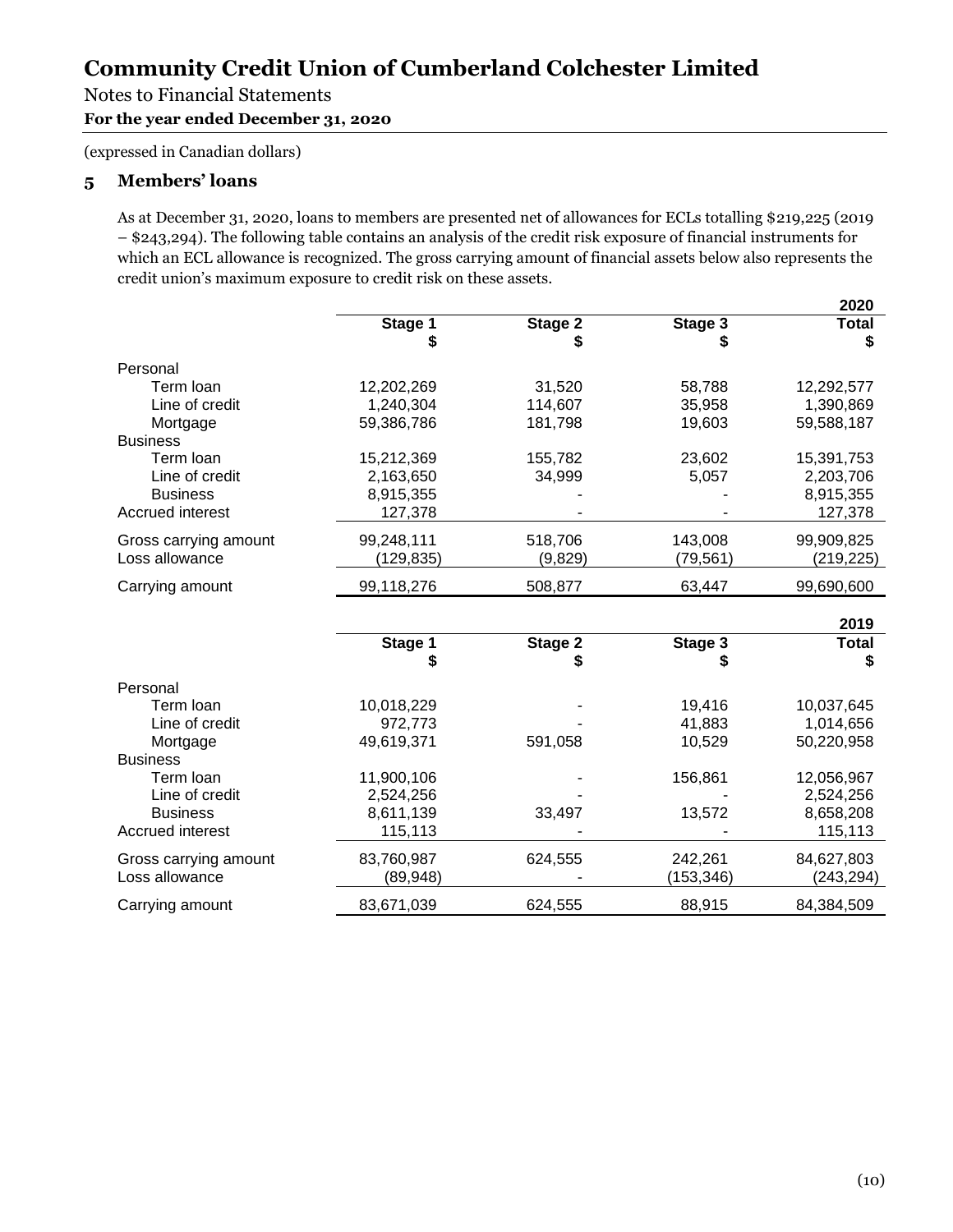# Notes to Financial Statements

### **For the year ended December 31, 2020**

(expressed in Canadian dollars)

#### **Loss allowance**

The loss allowance recognized in the year is impacted by a variety of factors, such as:

- Transfers between Stage 1 and Stages 2 or 3 due to members' loans experiencing significant increases (or decreases) of credit risk or becoming credit-impaired in the year, and the consequent "step up" (or "step down") between 12-month and lifetime ECL;
- Additional allowances for new financial instruments recognized during the year, as well as releases for financial instruments de-recognized in the year;
- Impact on the measurement of ECL due to changes in probability of default (PD), exposure at default (EAD) and loss given default (LGD) in the year, arising from regular refreshing of inputs to models;
- Impacts on the measurement of ECL due to changes made to models and assumptions; and
- Financial assets derecognized during the year and utilization of allowances related to assets that were written off during the year.

The following tables explain the changes in the loss allowance between the beginning and end of the year:

|                                                   |                        |                        |                        | 2020     |
|---------------------------------------------------|------------------------|------------------------|------------------------|----------|
| <b>Consumer</b>                                   | Stage 1                | Stage 2                | Stage 3                | Total    |
|                                                   | 12 month<br><b>ECL</b> | Lifetime<br><b>ECL</b> | Lifetime<br><b>ECL</b> |          |
|                                                   | S                      |                        |                        |          |
| Loss allowance as at January 1, 2020<br>Transfers | 56,955<br>(109, 637)   | 8,932                  | 38,889<br>100,705      | 95,844   |
| Net remeasurement of loss allowance               | 71,452                 |                        | (1,640)                | 69,812   |
| Write-offs, net of recoveries                     |                        |                        | (65, 643)              | (65,643) |
| Loss allowance as at December 31, 2020            | 18,770                 | 8,932                  | 72,311                 | 100,013  |
|                                                   |                        |                        |                        | 2020     |
| <b>Commercial</b>                                 | Stage 1                | Stage 2                | Stage 3                | Total    |
|                                                   | 12 month<br><b>ECL</b> | Lifetime<br><b>ECL</b> | Lifetime<br>ECL        |          |
|                                                   | \$                     | \$                     | \$                     | \$       |
| Loss allowance as at January 1, 2020              | 32,993                 |                        | 114,457                | 147,450  |
| Transfers                                         | 113,800                | 897                    | (114, 697)             |          |
| Net remeasurement of loss allowance               | (35, 728)              |                        | 28,499                 | (7, 229) |
| Write-offs, net of recoveries                     |                        |                        | (21,009)               | (21,009) |
| Loss allowance as at December 31, 2020            | 111,065                | 897                    | 7,250                  | 119,212  |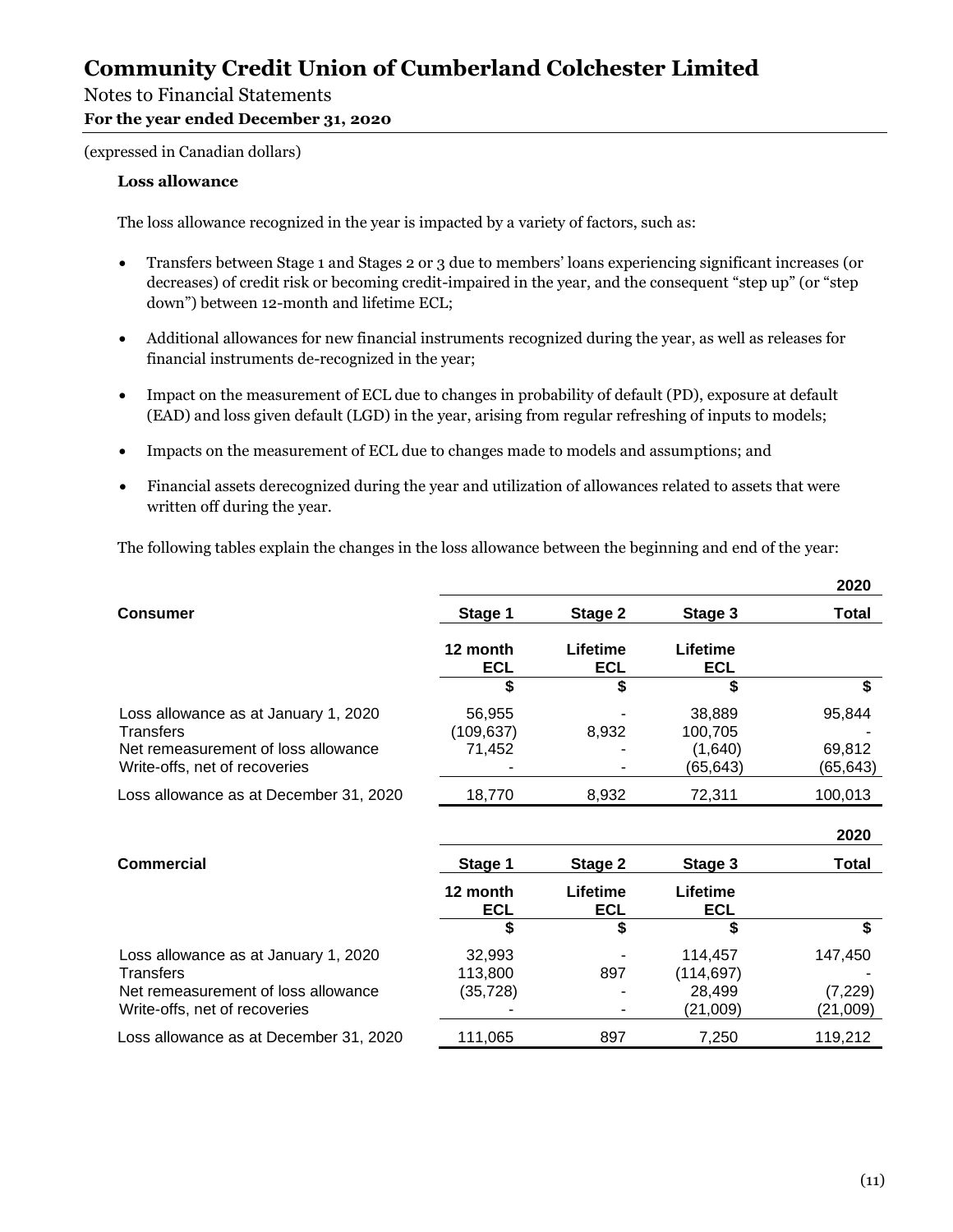# Notes to Financial Statements

## **For the year ended December 31, 2020**

#### (expressed in Canadian dollars)

|                                                                      |                        |                        |                         | 2019                 |
|----------------------------------------------------------------------|------------------------|------------------------|-------------------------|----------------------|
| <b>Consumer</b>                                                      | Stage 1                | Stage 2                | Stage 3                 | Total                |
|                                                                      | 12 month<br><b>ECL</b> | Lifetime<br><b>ECL</b> | Lifetime<br><b>ECL</b>  |                      |
|                                                                      | \$                     | \$                     | \$                      | \$                   |
| Loss allowance as at January 1, 2019<br>Transfers                    | 38,029<br>(152,989)    | 3,021<br>(3,021)       | 40,807<br>156,010       | 81,857               |
| Net remeasurement of loss allowance<br>Write-offs, net of recoveries | 171,915                |                        | (22, 828)<br>(135, 100) | 149,087<br>(135,100) |
| Loss allowance as at December 31, 2019                               | 56,955                 |                        | 38,889                  | 95,844               |
|                                                                      |                        |                        |                         | 2019                 |
| <b>Commercial</b>                                                    | Stage 1                | Stage 2                | Stage 3                 | Total                |
|                                                                      | 12 month<br><b>ECL</b> | Lifetime<br><b>ECL</b> | Lifetime<br><b>ECL</b>  |                      |
|                                                                      | \$                     | \$                     | \$                      | \$                   |
| Loss allowance as at January 1, 2019<br>Transfers                    | 10,815<br>57,931       | 622<br>(622)           | 65,993<br>(57, 309)     | 77,430               |
| Net remeasurement of loss allowance                                  | (35,753)               |                        | 105,773                 | 70,020               |
| Loss allowance as at December 31, 2019                               | 32,993                 |                        | 114,457                 | 147,450              |

#### *Foreclosed collateral*

During the year, there were \$114,316 (2019 – \$214,575) in foreclosed loans. Foreclosed properties are sold as soon as is practicable and when in management's opinion it is the most advantageous time to mitigate the risk of additional loss. As at December 31, 2020, the credit union had \$114,316 in foreclosed properties held for resale (2019 – \$105,000).

### **6 Long-term investments**

|                                          | 2020<br>\$ | 2019<br>S |
|------------------------------------------|------------|-----------|
| Securities at FVTPL                      |            |           |
| <b>Atlantic Central</b>                  | 931,010    | 836,890   |
| <b>NS Provincial shares</b>              | 257,000    | 257,000   |
| <b>Atlantic Central class LSM shares</b> | 395,224    | 375,996   |
| League Data Limited shares               | 32,830     | 32,830    |
| Concentra Financial shares               | 300,000    | 300,000   |
| Other                                    | 951        | 952       |
|                                          | 1,917,015  | 1,803,668 |

The securities held in Atlantic Central, including NS Provincial and Class LSM shares, League Data Limited and Concentra Financial are classified as FVTPL and held at fair value which approximates their redemption value. Other investments consist of shares held in private companies and co-operatives.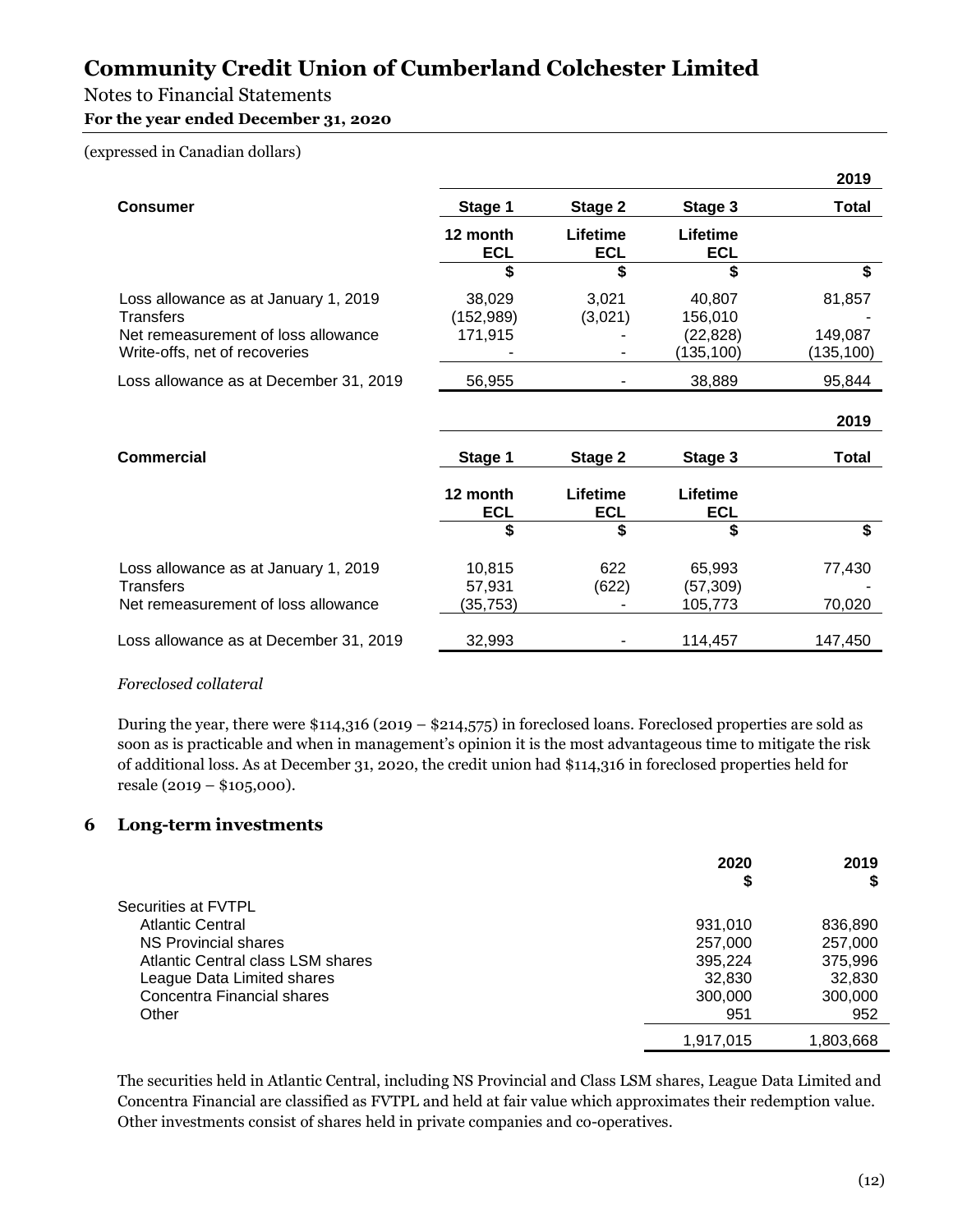# Notes to Financial Statements

**For the year ended December 31, 2020**

(expressed in Canadian dollars)

# **7 Intangible assets**

|                                     | <b>Customer lists</b><br>\$ |
|-------------------------------------|-----------------------------|
| Cost                                |                             |
| Balance at January 1, 2020          | 700,000                     |
| <b>Balance at December 31, 2020</b> | 700,000                     |
| Accumulated amortization            |                             |
| Balance at January 1, 2020          | 279,975                     |
| Amortization                        | 69,171                      |
| <b>Balance at December 31, 2020</b> | 349,146                     |
| Net book value                      | 350,854                     |

In 2015, the credit union entered into an agreement to purchase the wealth management relationships of Qajaq Management Limited.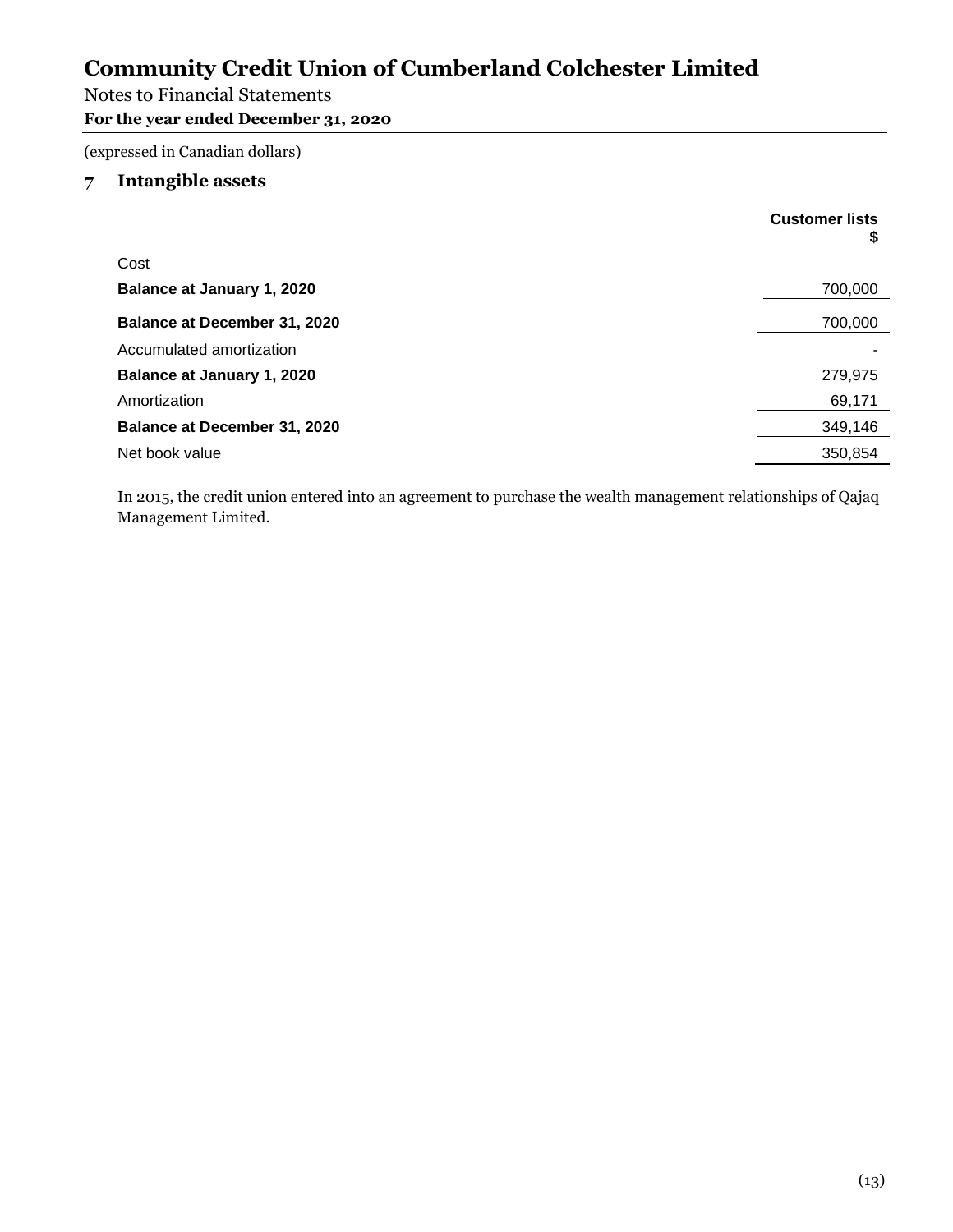Notes to Financial Statements **For the year ended December 31, 2020**

(expressed in Canadian dollars)

# **8 Property and equipment**

|                                                                             |            |                         | <b>Furniture</b><br>and    |                       | Auto-              | Right-of-<br>use                              |                                               |
|-----------------------------------------------------------------------------|------------|-------------------------|----------------------------|-----------------------|--------------------|-----------------------------------------------|-----------------------------------------------|
|                                                                             | Land<br>\$ | <b>Buildings</b>        | equipment                  | Paving                | <b>Mobile</b><br>S | assets                                        | <b>Total</b><br>\$                            |
| Year ended December 31, 2020                                                |            |                         |                            |                       |                    |                                               |                                               |
| Opening net book value<br>Additions<br>Lease modifications (net of          | 468,817    | 1,764,850<br>280,884    | 350,094<br>86,247          | 210,116<br>82,149     | 80,267<br>2,339    | 808,950                                       | 3,683,094<br>451,619                          |
| accumulated depreciation)<br>Depreciation                                   |            | (119, 566)              | (81, 851)                  | (14, 753)             | (12, 225)          | (440, 916)<br>(106, 700)                      | (440, 916)<br>(335,095)                       |
| Closing net book value                                                      | 468,817    | 1,926,168               | 354,490                    | 277,512               | 70,381             | 261,334                                       | 3,358,702                                     |
| As at December 31, 2020<br>Cost less impairment<br>Accumulated depreciation | 468,817    | 2,845,951<br>(919, 783) | 1,847,158<br>(1,492,668)   | 399,911<br>(122, 399) | 94,701<br>(24,320) | 363,168<br>(101, 834)                         | 6,019,706<br>(2,661,004)                      |
| Net book value                                                              | 468,817    | 1,926,168               | 354,490                    | 277,512               | 70,381             | 261,334                                       | 3,358,702                                     |
| Year ended December 31, 2019                                                |            |                         |                            |                       |                    |                                               |                                               |
| Opening net book value<br>Recognized upon adoption of                       | 468,817    | 1,879,897               | 396,631                    | 224,869               |                    |                                               | 2,970,214                                     |
| IFRS 16<br>Additions<br>Impairment loss<br>Depreciation                     |            | 4,428<br>(119, 475)     | 54,735<br>(101, 272)       | (14, 753)             | 92,362<br>(12,095) | 768,660<br>359,795<br>(192, 533)<br>(126,972) | 768,660<br>511,320<br>(192, 533)<br>(374,567) |
| Closing net book value                                                      | 468,817    | 1,764,850               | 350,094                    | 210,116               | 80,267             | 808,950                                       | 3,683,094                                     |
| As at December 31, 2019                                                     |            |                         |                            |                       |                    |                                               |                                               |
| Cost less impairment<br>Accumulated depreciation                            | 468,817    | 2,565,067<br>(800, 217) | 1,760,911<br>(1, 410, 817) | 317,762<br>(107, 646) | 92,362<br>(12,095) | 935,922<br>(126,972)                          | 6,140,841<br>(2, 457, 747)                    |
| Net book value                                                              | 468,817    | 1,764,850               | 350,094                    | 210,116               | 80,267             | 808,950                                       | 3,683,094                                     |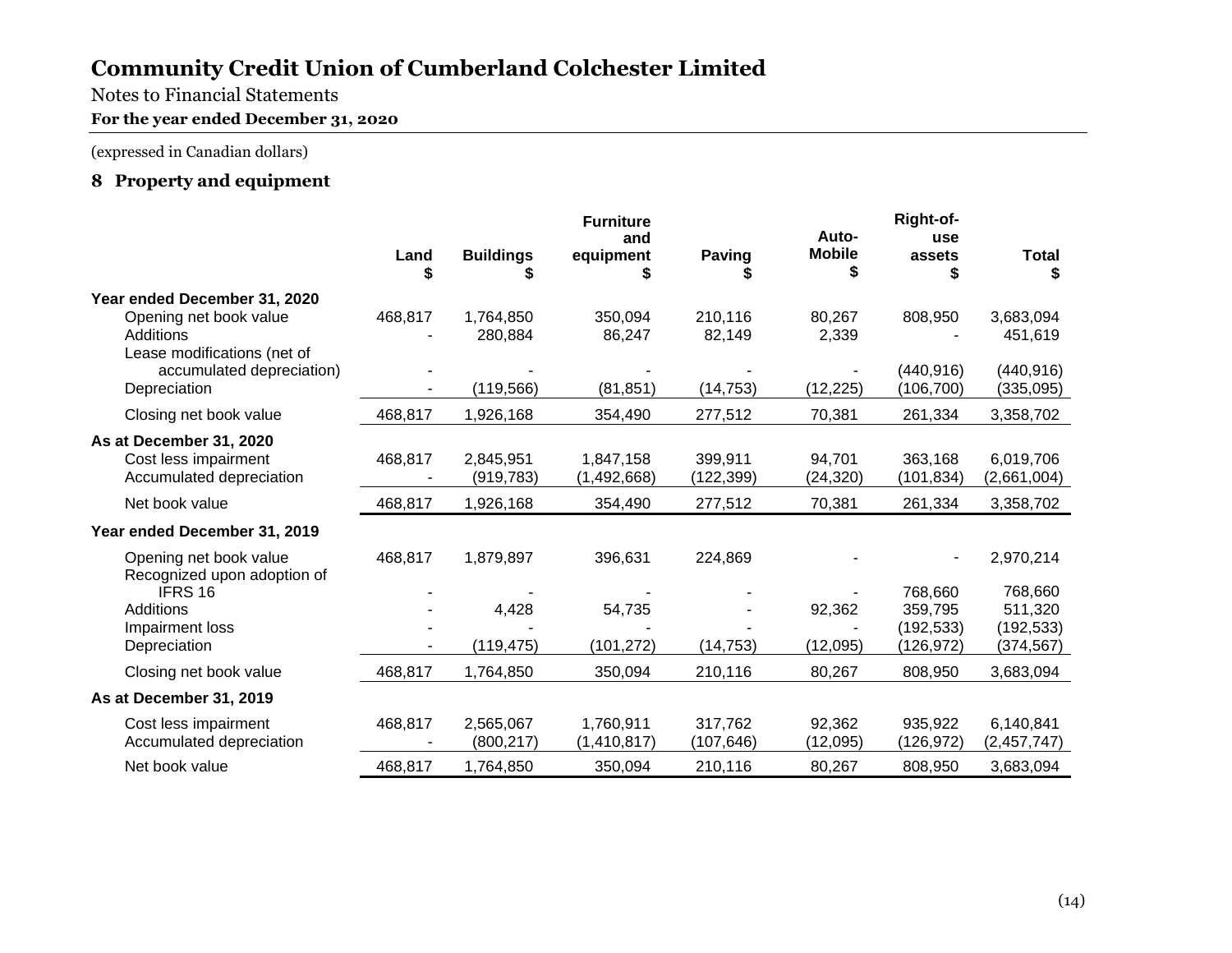## Notes to Financial Statements

**For the year ended December 31, 2020**

(expressed in Canadian dollars)

# **9 Assets pledged as security**

The credit union has pledged all of its assets as security for a  $$2,578,000$  (2019 –  $$2,375,000$ ) line of credit with Atlantic Central. As at December 31, 2020, \$2,578,000 (2019 – \$2,064,936) was available under the line of credit. When utilized, the line of credit bears interest at the prime rate as set by Atlantic Central.

#### **10 Leases**

The following table sets out maturity analysis of lease liabilities:

|                                      | 2020    | 2019      |
|--------------------------------------|---------|-----------|
| Not later than one-year              | 75.466  | 144,695   |
| 1 to 3 years                         | 118,072 | 310,115   |
| Over 3 years                         | 235,829 | 563,287   |
| Total undiscounted lease liabilities | 429,367 | 1,018,097 |

The lease liabilities were discounted at incremental borrowing rate of 4.2%.

During the year, the credit union modified and cancelled a number of leases. Accordingly, the credit union has derecognized the lease liability of \$512,033 and right-of-use assets of \$502,251, respectively. As a result of these modifications, the credit union recognized a gain of \$97,206 in the statement income and comprehensive income.

The credit union has recognized following amounts in the statement of income and comprehensive income:

|                                       | 2020    | 2019    |
|---------------------------------------|---------|---------|
| Interest expense on lease liabilities | 41.884  | 40.414  |
| Depreciation on right-of-use assets   | 106.700 | 126.972 |
| Impairment on right-of-use assets     |         | 192,533 |
| Gain on modification of leases        | 97.206  |         |

The credit union has recognized following amounts in the statement of cash flows:

|                          | 2020<br>\$ | 2019<br>\$ |
|--------------------------|------------|------------|
| Lease liability payments | 92,486     | 150,771    |

### **11 Patronage interest payable to members**

In 2020, management of the credit union allocated an amount of \$22,381 payable as a patronage to the members who held deposits with the credit union. The amount was based on total investments held at the credit union.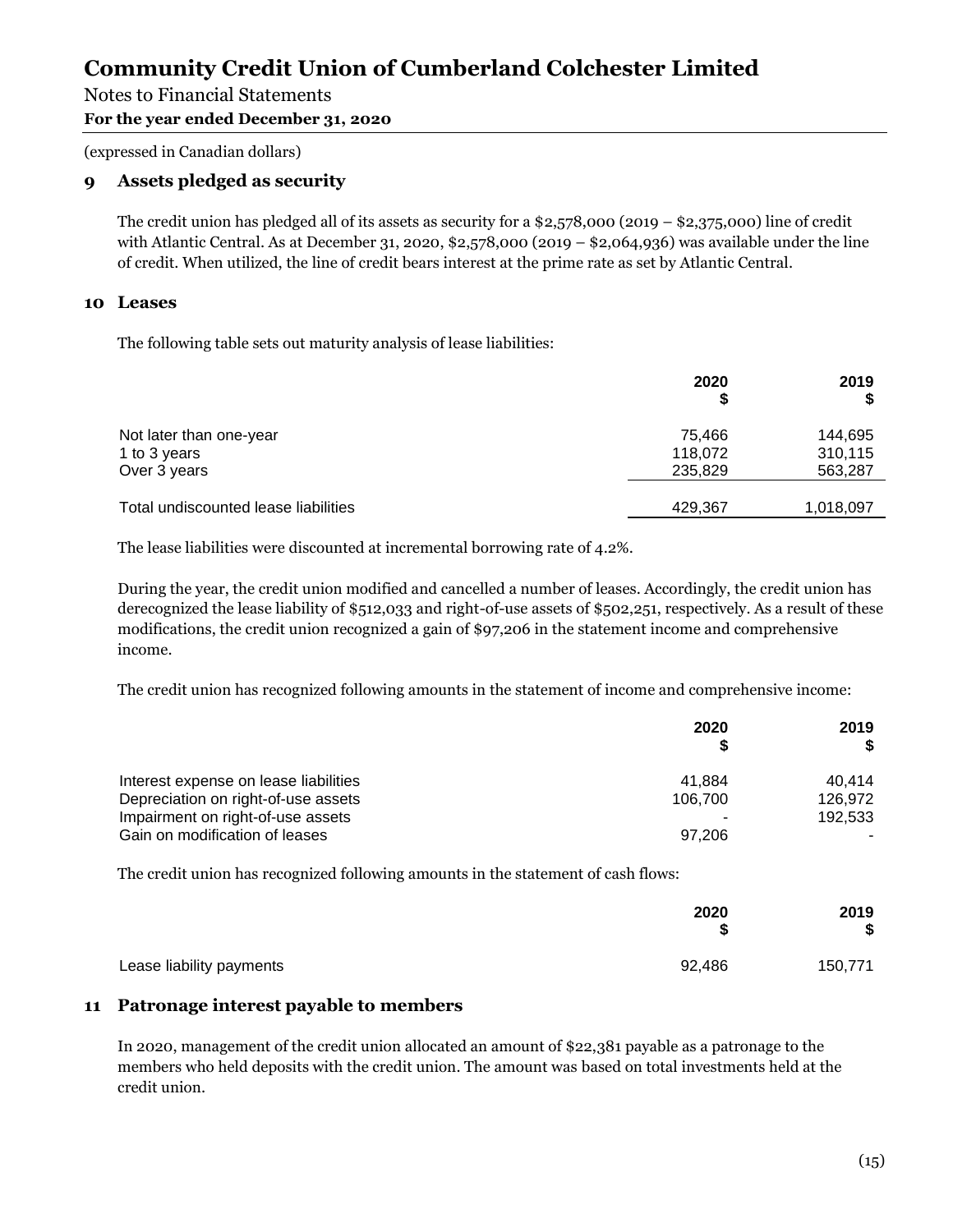## Notes to Financial Statements

**For the year ended December 31, 2020**

(expressed in Canadian dollars)

### **12 Members' shares**

Members are required to hold a minimum of one share. The par value of each share is \$5. Members are entitled to redeem their shares if they end their membership and, accordingly, members' shares are presented as a liability. The total number of shares issued at the end of the year is  $6,594$  (2019 –  $6,466$ ).

### **13 Surplus shares**

Surplus shares have no par value and may be redeemed, subject to compliance with the *Credit Union Act* and approval of the Board of Directors, if the member is no longer eligible for or withdraws from membership, or if the member is deceased.

|                       |             | 2020      |             | 2019      |
|-----------------------|-------------|-----------|-------------|-----------|
|                       | # of shares |           | # of shares |           |
| Balance - January 1   | 716,835     | 716,835   | 746215      | 746,215   |
| Issued                | 415,255     | 415,255   |             |           |
| Redeemed              | (29,570)    | (29, 570) | (29,380)    | (29, 380) |
| Balance - December 31 | 1,102,520   | 1,102,520 | 716,835     | 716,835   |

#### **14 Compensation of key management**

Key management includes the credit union's Board of Directors, Chief Executive Officer, Chief Operations Officer, Vice President of Corporate and Lending Services and Branch Managers. Compensation awarded to key management included:

a) Key management, excluding directors

|    |                                                                         | 2020<br>⊅  | 2019    |
|----|-------------------------------------------------------------------------|------------|---------|
|    | Salaries and short-term employee benefits                               | 665,098    | 697,067 |
| b) | Directors' remuneration                                                 |            |         |
|    |                                                                         | 2020<br>\$ | 2019    |
|    | Honorarium<br>Reimbursement for expenses incurred while on credit union | 30,229     | 39,250  |
|    | business, meetings and training                                         | 7,123      | 10,895  |
|    |                                                                         | 37,352     | 50,145  |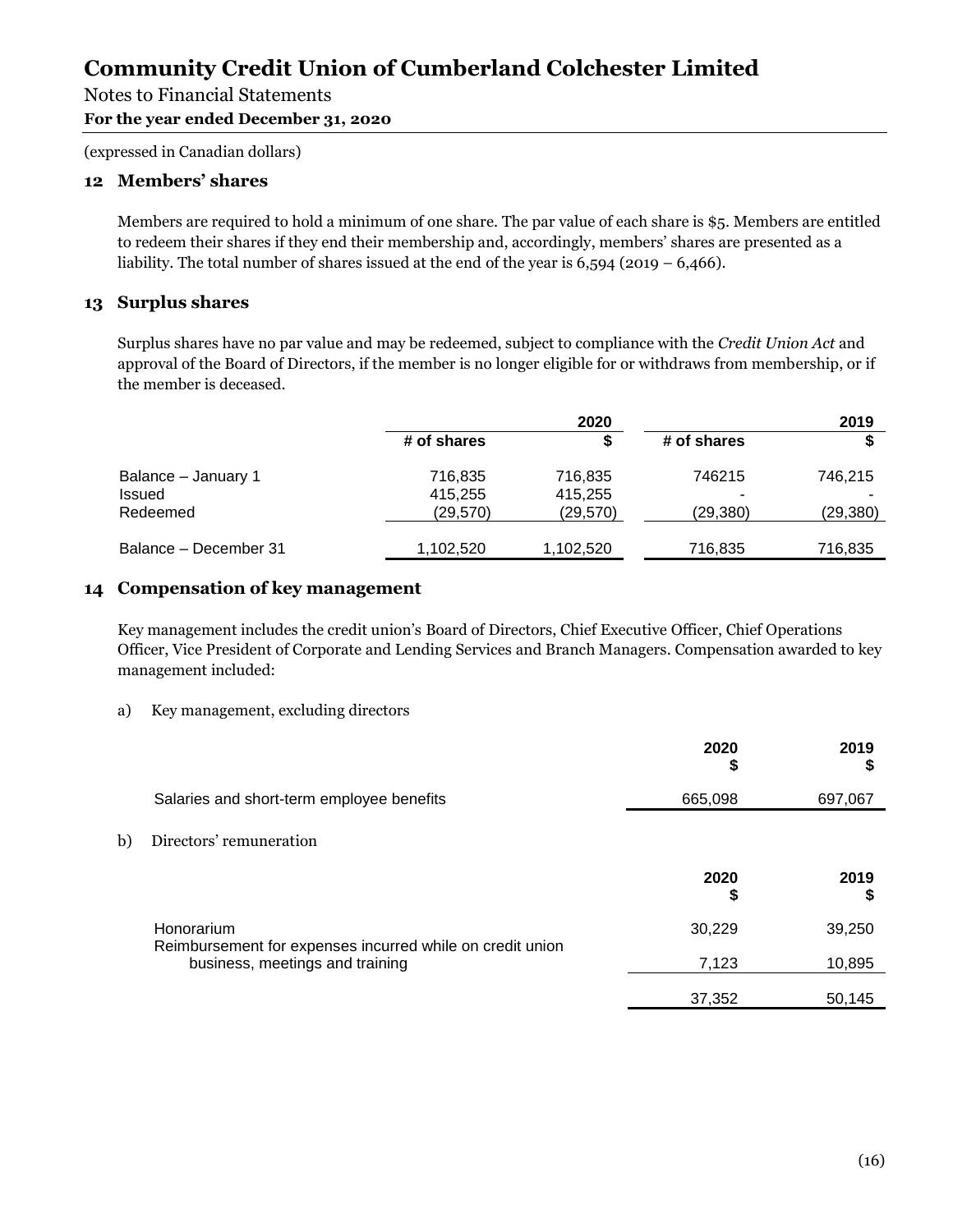# Notes to Financial Statements

### **For the year ended December 31, 2020**

(expressed in Canadian dollars)

c) Loans to Directors and to key management personnel

Loans to Directors and key management personnel are either unsecured or secured by registered mortgage over eligible security in accordance with standard lending policies.

|                                                                                                                                          | 2020                                          | 2019                                            |
|------------------------------------------------------------------------------------------------------------------------------------------|-----------------------------------------------|-------------------------------------------------|
| Loans outstanding at January 1<br>Loans issued during the year<br>Loan repayments during the year<br>Changes to board and key management | 1,560,456<br>580,293<br>(664, 146)<br>243,532 | 853,220<br>1,112,241<br>(213,995)<br>(191, 010) |
| Loans outstanding at December 31                                                                                                         | 1,720,135                                     | 1,560,456                                       |
| Interest income earned                                                                                                                   | 22,613                                        | 57,261                                          |

Included in the above loans there are no unsecured loans in Stage  $3$  (2019 – \$nil). No specific provisions have been recognized in respect of the above loans (2019 – \$nil). The loans issued during the year to Directors, key management personnel and close family members of \$580,293 (2019 – \$1,112,241) are repayable over  $1 - 20$  years and have interest rates of  $3.2\% - 18\%$  (2019 –  $3.2\% - 9\%$ ).

#### **15 Commitments and contingencies**

#### a) Credit commitments

The following amounts represent the maximum amount of additional credit that the credit union could be obligated to extend to its members. These amounts are not necessarily indicative of credit risk as many of these arrangements may expire or terminate without being utilized.

|                              | 2020      |
|------------------------------|-----------|
| Undrawn lines of credit      | 4,400,728 |
| Commitments to extend credit | 7,956,477 |
| Letters of credit            | 84,600    |

#### b) Contingencies

In the ordinary course of business, the credit union has legal proceedings brought against it and provisions have been included in liabilities where appropriate. Based on current knowledge, the credit union expects that final determination of these claims will not have a material adverse effect on its financial position or operating results.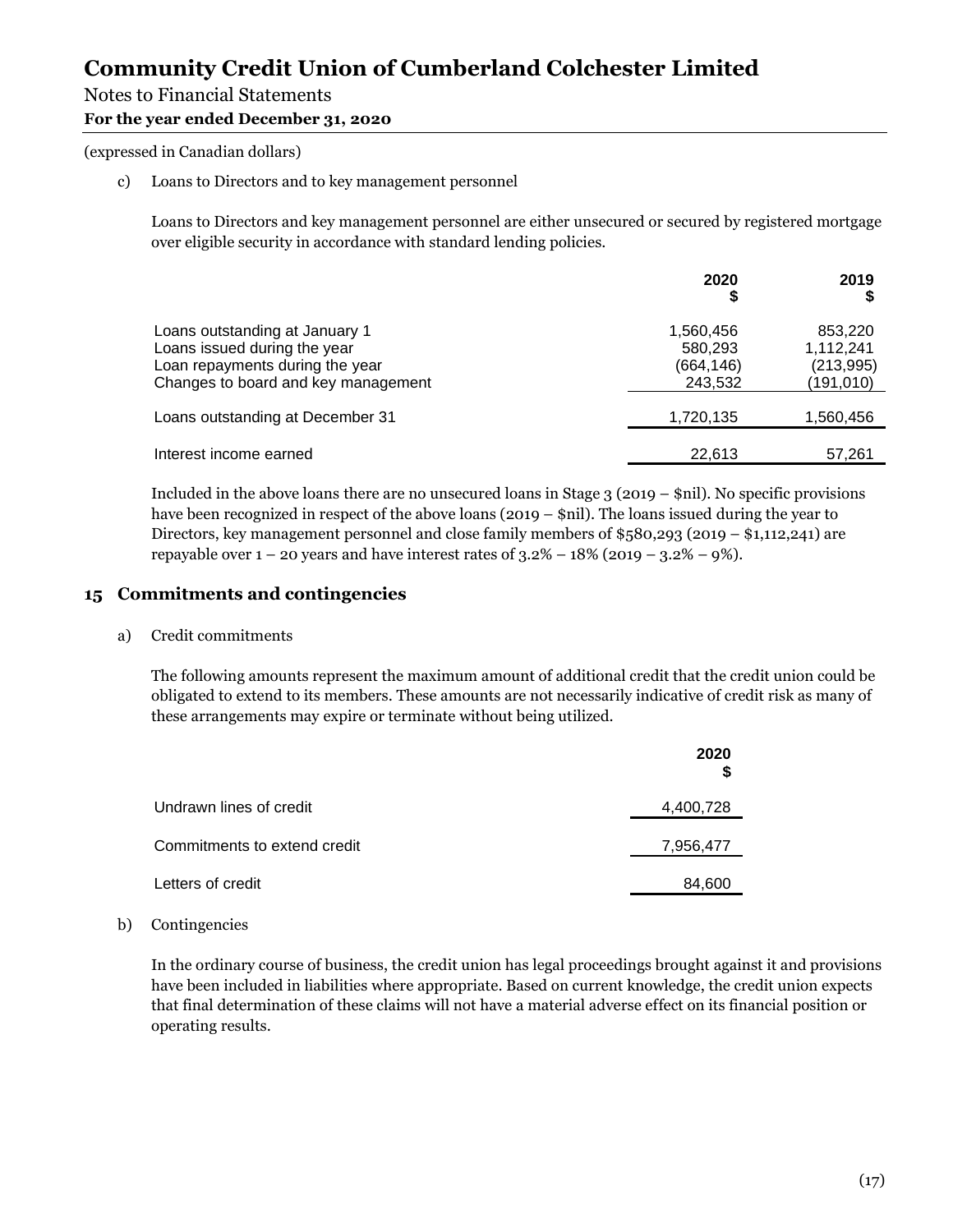# Notes to Financial Statements

# **For the year ended December 31, 2020**

(expressed in Canadian dollars)

c) Other commitments

The credit union entered into contracts related to training of its employees, sponsorships, donations and naming rights. Under these contracts, the credit union is committed to payments as follows:

|                         | 2020   |
|-------------------------|--------|
| Not later than one-year | 11.957 |
| 1 to 3 years            | 25,000 |
| Over 3 years            | 40,000 |

#### **16 Fees and commission income**

|                                                   | 2020               | 2019                          |
|---------------------------------------------------|--------------------|-------------------------------|
| Account service fees<br>Credit cards              | 762,027<br>45.304  | 847,608<br>5.977              |
| Foreign exchange<br>Commissions and fees<br>Other | 203,366<br>203,895 | 312,660<br>228,823<br>101,293 |
|                                                   | 1,214,592          | 1,496,361                     |

# **17 Operating expenses**

|                                   | 2020<br>S | 2019<br>S |
|-----------------------------------|-----------|-----------|
| <b>General and administrative</b> |           |           |
| Advertising                       | 176,223   | 646,900   |
| <b>Banking fees</b>               | 367.207   | 238.347   |
| Board and committee costs         | 62,168    | 94,880    |
| Computer costs                    | 321,802   | 314.792   |
| Courier and postage               | 2.851     | 7.275     |
| <b>Credit Union Central</b>       | 103.401   | 100,737   |
| Office                            | 341,052   | 419,059   |
| Other                             | 51.258    | 109,869   |
| Professional fees                 | 201,572   | 181,011   |
| Staff training                    | 104.822   | 130,999   |
|                                   |           |           |
|                                   | 1,732,356 | 2,243,869 |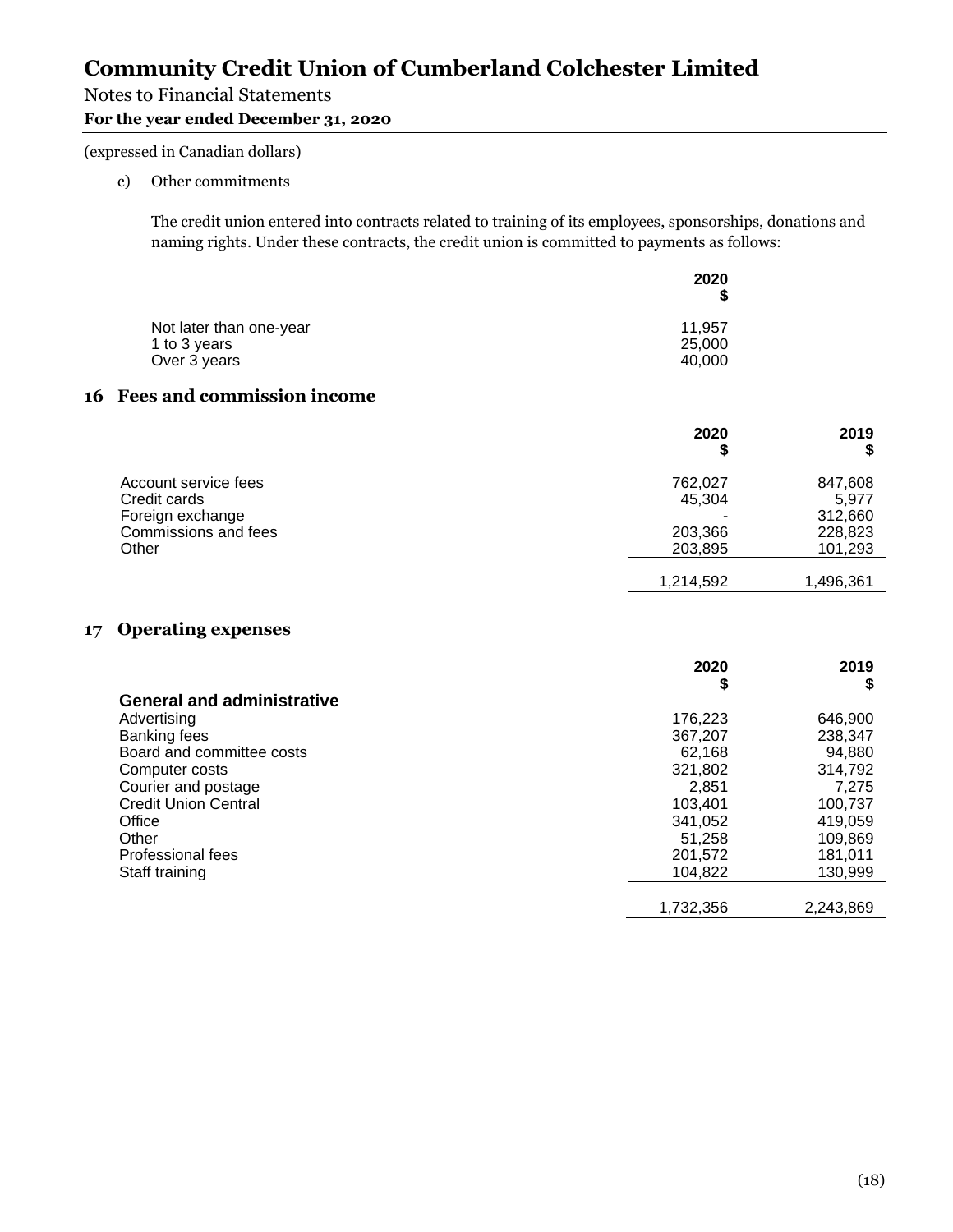## Notes to Financial Statements

### **For the year ended December 31, 2020**

(expressed in Canadian dollars)

|                          | 2020<br>\$ | 2019<br>\$ |
|--------------------------|------------|------------|
| <b>Occupancy</b>         |            |            |
| Property insurance       | 16,784     | 12,352     |
| Property taxes           | 88,334     | 87,568     |
| Rent                     | 25,996     | 5,124      |
| Repairs and maintenance  | 81,747     | 80,981     |
| <b>Utilities</b>         | 70,238     | 67,621     |
|                          |            |            |
|                          | 283,099    | 253,646    |
|                          |            |            |
| <b>Members' security</b> |            |            |
| <b>CUDIC</b>             | 122,296    | 99,283     |
| Insurance and other      | 25,161     | 22,947     |
|                          | 147,457    | 122,230    |

### **18 Fair value of financial assets and liabilities**

#### **Fair value**

Fair value is the price that would be received to sell a financial asset or paid to transfer a financial liability in an orderly transaction between market participants at the measurement date.

Fair value amounts disclosed represent point in time estimates that may change in subsequent reporting periods due to market conditions or other factors. Where there is no quoted market value, fair value is determined using a variety of valuation techniques and assumptions. The credit union has estimated fair values taking into account changes in interest rates that have occurred since the assets and liabilities were acquired. These calculations represent management's best estimates based on a range of methods and assumptions; since they involve uncertainties, the fair values may not be realized in an actual sale or immediate settlement of the instruments. Interest rate changes are the main cause of changes in the fair value of the credit union's financial instruments. The carrying value is a reasonable approximation of fair value for the credit union's cash resources, demand deposits, certain other assets and certain other liabilities, due to their short-term nature.

The fair values of financial instruments are as follows:

#### **Loans**

In determining the fair value of loans, the credit union incorporates the following assumptions:

- For fixed rate loans, fair values are determined by discounting remaining contractual cash flows at current market interest rates offered for loans with similar terms;
- For floating rate loans, changes in interest rates have minimal impact on the fair value since the loans float to market. On that basis, fair value is assumed to equal carrying value; and
- The total value of loans determined using the above assumption is reduced by the allowance for credit losses to determine the fair value of the credit union's loan portfolio.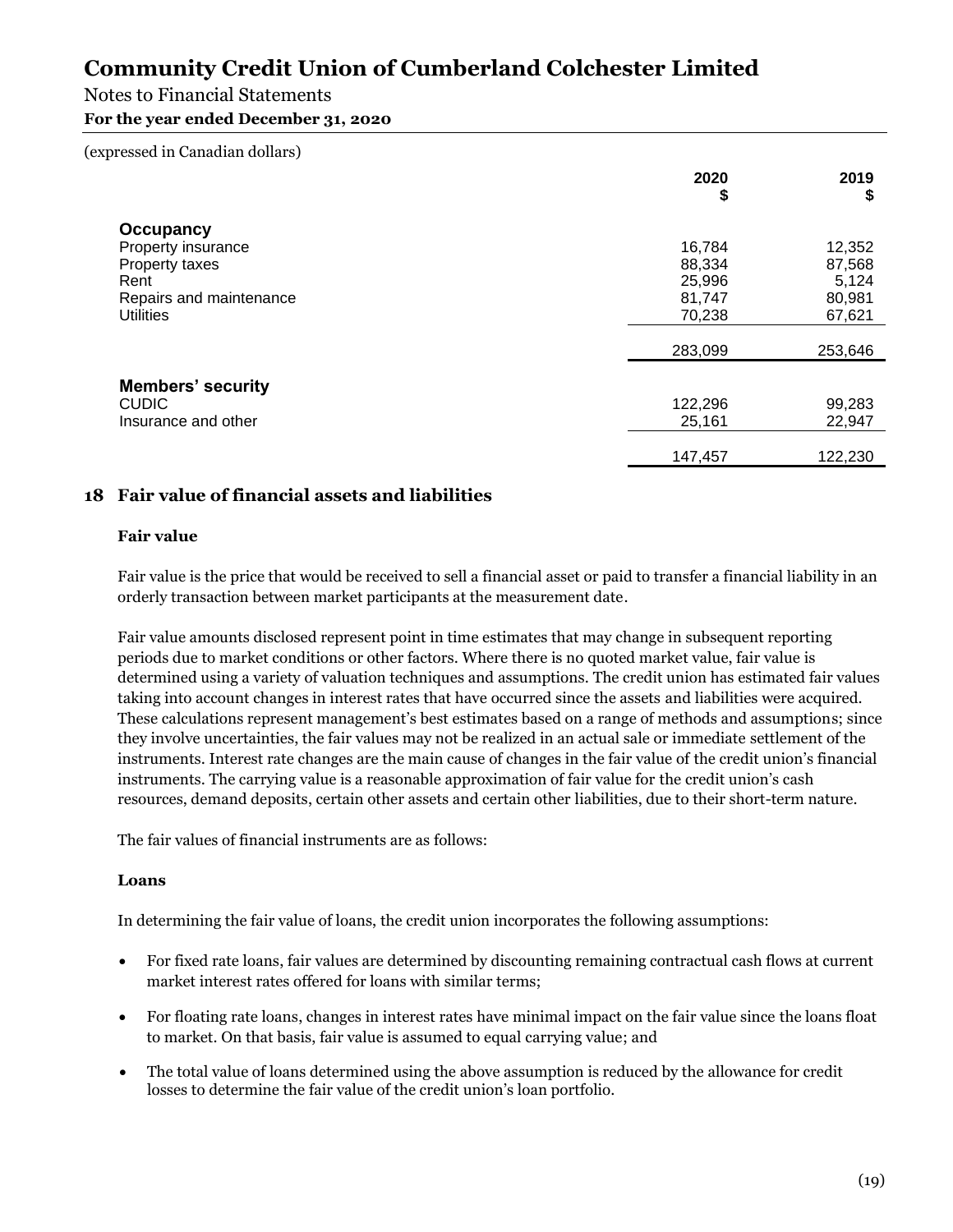# Notes to Financial Statements

### **For the year ended December 31, 2020**

(expressed in Canadian dollars)

#### **Deposits**

In determining the fair value of deposits, the credit union incorporates the following assumptions:

- For fixed rate, fixed maturity deposits, the credit union discounts the remaining contractual cash flows at market interest rates offered for deposits with similar terms and risks; and
- For floating rate deposits, changes in interest rates have minimal impact on the fair value since deposits reprice to market. On that basis, fair value is assumed to equal carrying value.

The table below sets out the fair values of financial instruments, using the valuation methods and assumptions referred to above. Fair values for items that are short-term in nature are approximately equal to book value. These include cash resources, interest-bearing deposits, accounts payable and accrued liabilities and members' shares.

The table does not include these items or assets and liabilities that are not considered financial instruments.

|                              | 2020                           |                         | 2019                    |                        |  |
|------------------------------|--------------------------------|-------------------------|-------------------------|------------------------|--|
|                              | <b>Carrying</b><br>value<br>\$ | <b>Fair value</b><br>\$ | Carrying<br>value<br>\$ | <b>Fair value</b><br>S |  |
| <b>Financial assets</b>      |                                |                         |                         |                        |  |
| Members' loans               | 99,909,825                     | 98,631,981              | 84,627,804              | 83,560,332             |  |
| <b>Financial liabilities</b> |                                |                         |                         |                        |  |
| Members' deposits            | 119,952,101                    | 119,985,014             | 96,514,211              | 96,695,076             |  |

#### **Fair value hierarchy**

Financial instruments recorded at fair value on the statement of financial position are classified using a fair value hierarchy that reflects the significance of the inputs in making the measurements. The fair value hierarchy has the following levels:

Level 1 – Valuation based on quoted prices observed in active markets for identical assets or liabilities;

Level 2 – Valuation techniques based on inputs that are quoted prices of similar instruments in active markets; quoted prices for identical or similar instruments in markets that are not active; inputs other than quoted prices used in a valuation model that are observable for that instrument; and inputs that are derived principally from or corroborated by observable market data by correlation or other means; and

Level 3 – Valuation techniques with significant unobservable market inputs.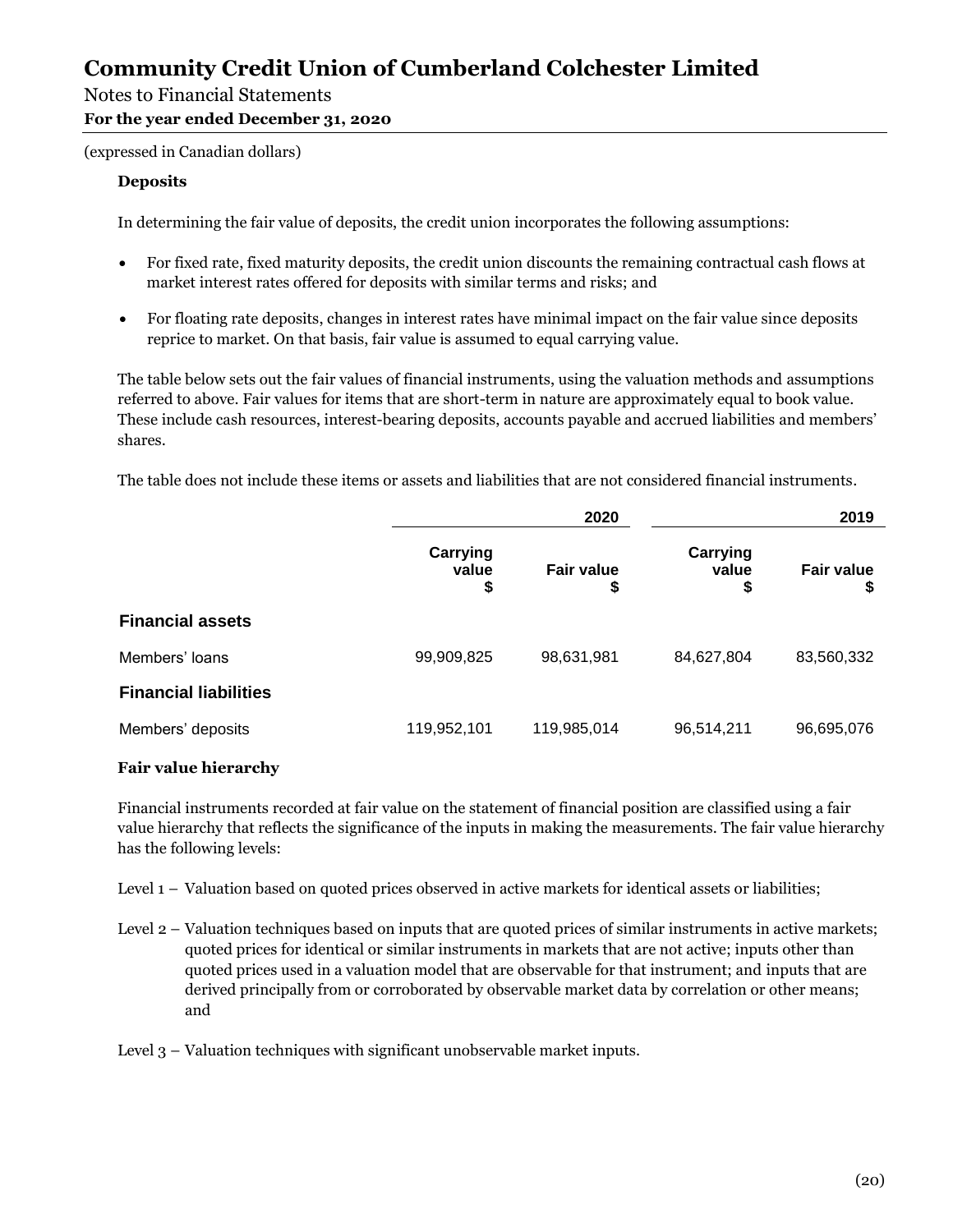Notes to Financial Statements

### **For the year ended December 31, 2020**

(expressed in Canadian dollars)

A financial instrument is classified to the lowest level of the hierarchy for which a significant input has been considered in measuring fair value. Long-term investments have been valued using Level 2 inputs.

While not carried at fair value, fair values are disclosed for members' loans and members' deposits. These fair value measurements are classified as Level 2.

### **19 Risk management**

The credit union, through its financial assets and liabilities, has exposure to the following risks from use of its financial instruments: credit risk, liquidity risk and market risk (interest rate risk). Senior management is responsible for setting acceptable levels of risk and reviewing risk management activities as necessary.

#### **a) Credit risk**

Credit risk is the risk of financial loss to the credit union if a member or counterparty of a financial instrument fails to meet its contractual obligations resulting in financial loss to the credit union. This risk arises primarily from the credit union's personal and commercial loans, mortgages and loan commitments arising from such lending activities.

The measurement of ECLs under IFRS 9 uses the information and approaches that the credit union uses to manage credit risk, though certain adjustments are made in order to comply with the requirements of IFRS 9. The approach taken for IFRS 9 measurement purposes is discussed below.

Credit risk is the single largest risk for the credit union's business; management therefore carefully manages its exposure to credit risk. Oversight for the credit risk management and control is provided by management who reports to the Board of Directors.

The credit union's maximum exposure to credit risk at the balance sheet date in relation to each class of recognized financial assets is the carrying amount of those assets indicated in the statement of financial position. The maximum credit exposure does not take into account the value of any collateral or other security held, in the event other entities/parties fail to perform their obligations under the financial instruments in question. The principal collateral and other credit enhancements the credit union holds as security for loans include: (i) insurance and mortgages over residential lots and properties; (ii) recourse to business assets such as real estate, equipment, inventory and accounts receivable; and (iii) recourse to liquid assets, guarantees and securities. The value of collateral held against individual exposures is generally only assessed at the time of borrowing or when a specific review of that exposure is undertaken in accordance with policy.

#### *Credit risk exposure*

Beyond the credit risk associated with the above financial assets, the credit union is also exposed to credit risk associated with undrawn lines of credit and undisbursed commitments to members for loans at year end as disclosed in note 15.

See note 5 for further disclosure on credit risk.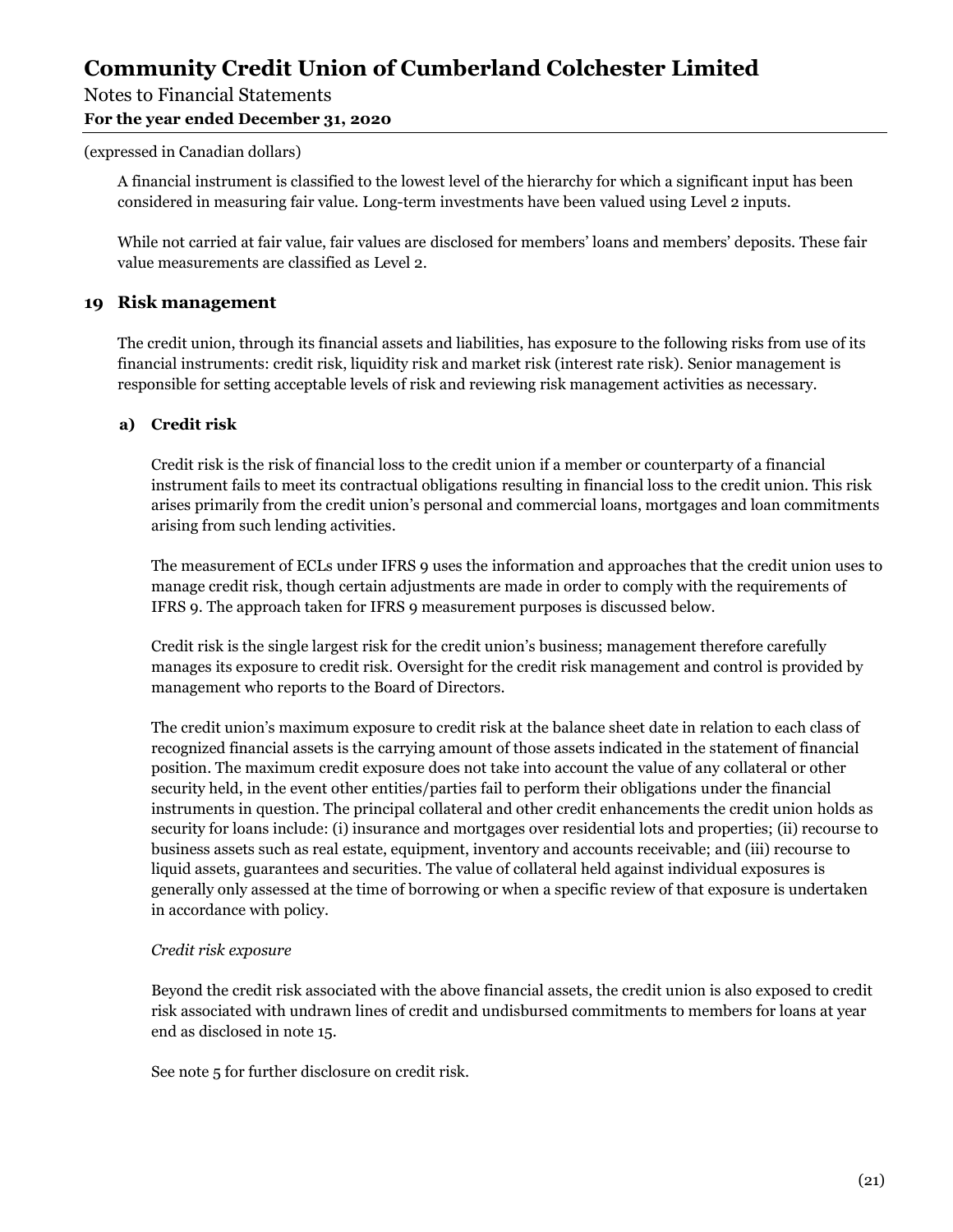# Notes to Financial Statements

# **For the year ended December 31, 2020**

#### (expressed in Canadian dollars)

Cash resources have a low credit risk exposure as these assets are high quality investments with low risk counterparties. For the loan portfolio, the credit union's underwriting methodologies and risk modeling is customer based rather than product based. The credit union reviews the member's capacity to repay the loan rather than relying exclusively on collateral, although it is an important component in establishing credit risk.

### *ECL measurement*

IFRS 9 outlines a 'three-stage' model for impairment based on changes in credit quality since initial recognition as summarized below:

- A financial instrument that is not credit-impaired on initial recognition is classified in 'Stage 1' and has its credit risk continuously monitored by the credit union.
- If a significant increase in credit risk ("SICR") since initial recognition is identified, the financial instrument is moved to 'Stage 2' but is not yet deemed to be credit-impaired.
- If the financial instrument is credit-impaired, the financial instrument is then moved to 'Stage 3'.

Financial instruments in Stage 1 have their ECL measured at an amount equal to the ECLs that result from default events possible within the next 12 months. Instruments in Stages 2 or 3 have their ECL measured based on ECLs on a lifetime basis.

The key judgments and assumptions adopted by the credit union in addressing the requirements of the standard are discussed below:

### *SICR*

The assessment of SICR incorporates forward-looking information and is performed on a quarterly basis at a portfolio level for all instruments held by the credit union. A watch list is used to monitor credit risk; this assessment is performed at the counterparty level and on a periodic basis. The criteria used to identify SICR is monitored and reviewed periodically for appropriateness by management.

The credit union considers a financial instrument to have experienced an SICR when one or more of the following quantitative or qualitative criteria have been met:

For consumer loans:

- contractual cash flow obligations are more than 30 days past due; and/or
- available information at the reporting date indicates that the ability of the borrower to fulfill its contractual cash flow obligations has been reduced (e.g. using internal watch lists for monitoring the credit risk of borrowers).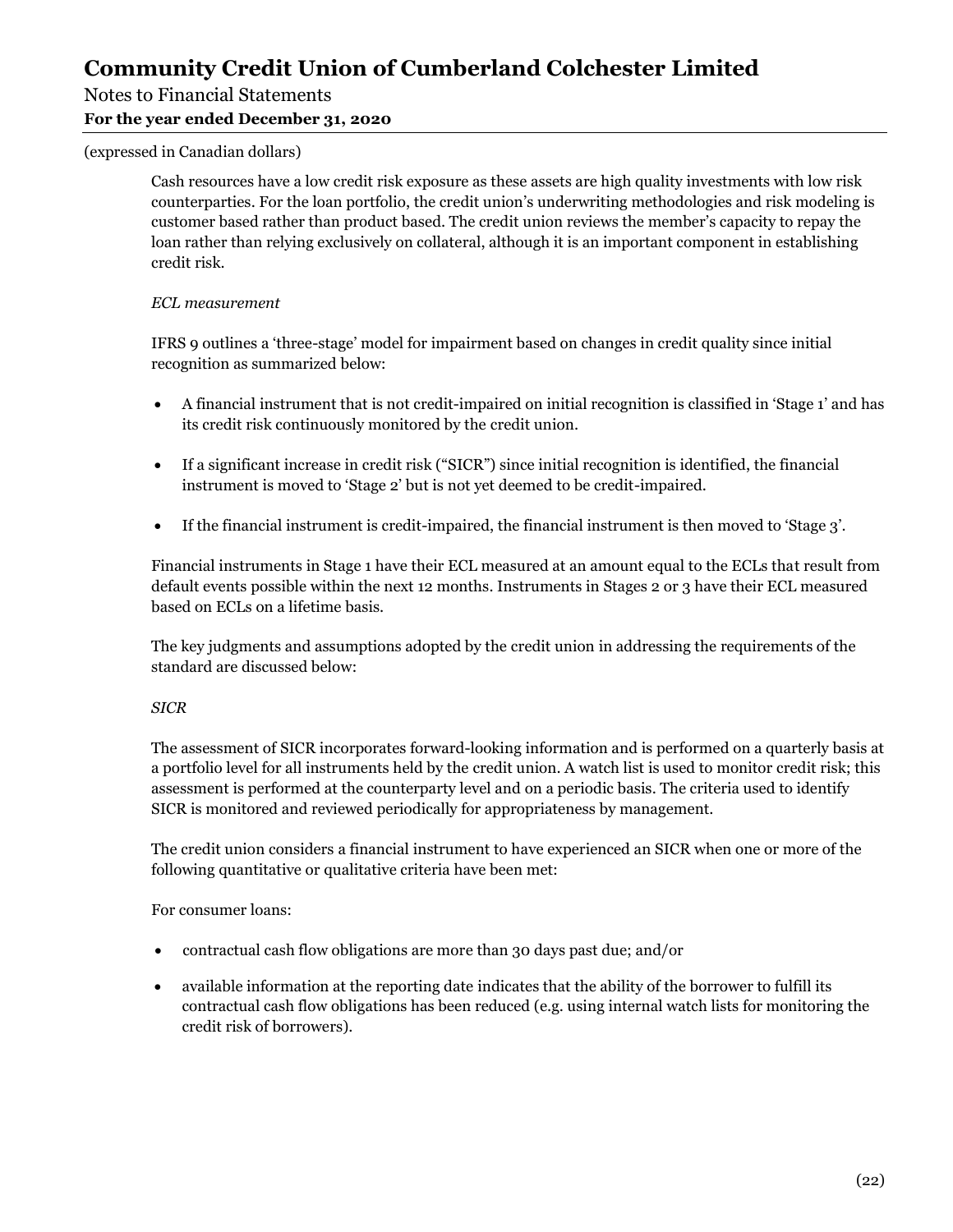# Notes to Financial Statements

# **For the year ended December 31, 2020**

(expressed in Canadian dollars)

For commercial loans:

- contractual cash flow obligations are more than 30 days past due; and/or
- available information as at the reporting date indicates that the borrower's ability to fulfill its contractual cash flow obligations has been reduced (e.g. significant deterioration in risk rating, in short-term forbearance, early signs of cash flow/liquidity problems, adverse change in operating results, adverse changes in business, financial or economic conditions in which the business operates).

# *Definition of default and credit-impaired assets*

The credit union defines a financial instrument as in default, which is fully aligned with the definition of credit impaired, when it meets one or more of the following:

- The borrower is more than 90 days past due on its contractual payments; and/or
- The borrower is in long-term forbearance; and/or
- The borrower is insolvent or has filed for bankruptcy.

The criteria above have been applied to all financial instruments held by the credit union and are consistent with the definition of default used for internal credit risk management purposes. The default definition has been applied consistently to model the PD, EAD and LGD throughout the credit union's ECL calculations.

An instrument is considered to no longer be in default (e.g. to have cured) when it no longer meets any of the default criteria.

### *Measuring ECL — Explanation of inputs, assumptions and estimation techniques*

IFRS 9 requires the ECL to be measured on either a 12-month or lifetime basis depending on whether a SICR has occurred since initial recognition or whether an asset is considered to be credit-impaired. ECLs are the discounted product of the PD, EAD, and LGD, defined as follows:

- The PD represents the likelihood of a borrower defaulting on its financial obligation, either over the next 12 months, or over the remaining lifetime of the obligation.
- EAD is based on the amounts the credit union expects to be owed at the time of default, over the next 12 months or over the remaining lifetime. For example, for a revolving commitment, the credit union includes the current drawn balance plus any further amount that is expected to be drawn up to the current contractual limit by the time of default, should it occur.
- LGD represents the credit union's expectation of the extent of loss on a defaulted exposure. LGD varies by type of counterparty, type and seniority of claim and availability of collateral or other credit support. LGD is expressed as a percentage loss per unit of EAD. LGD is calculated on a 12-month or lifetime basis, where 12-month LGD is the percentage of loss expected to be incurred if the default occurs in the next 12 months and lifetime LGD is the percentage of loss expected to be incurred if the default occurs over the remaining expected lifetime of the loan.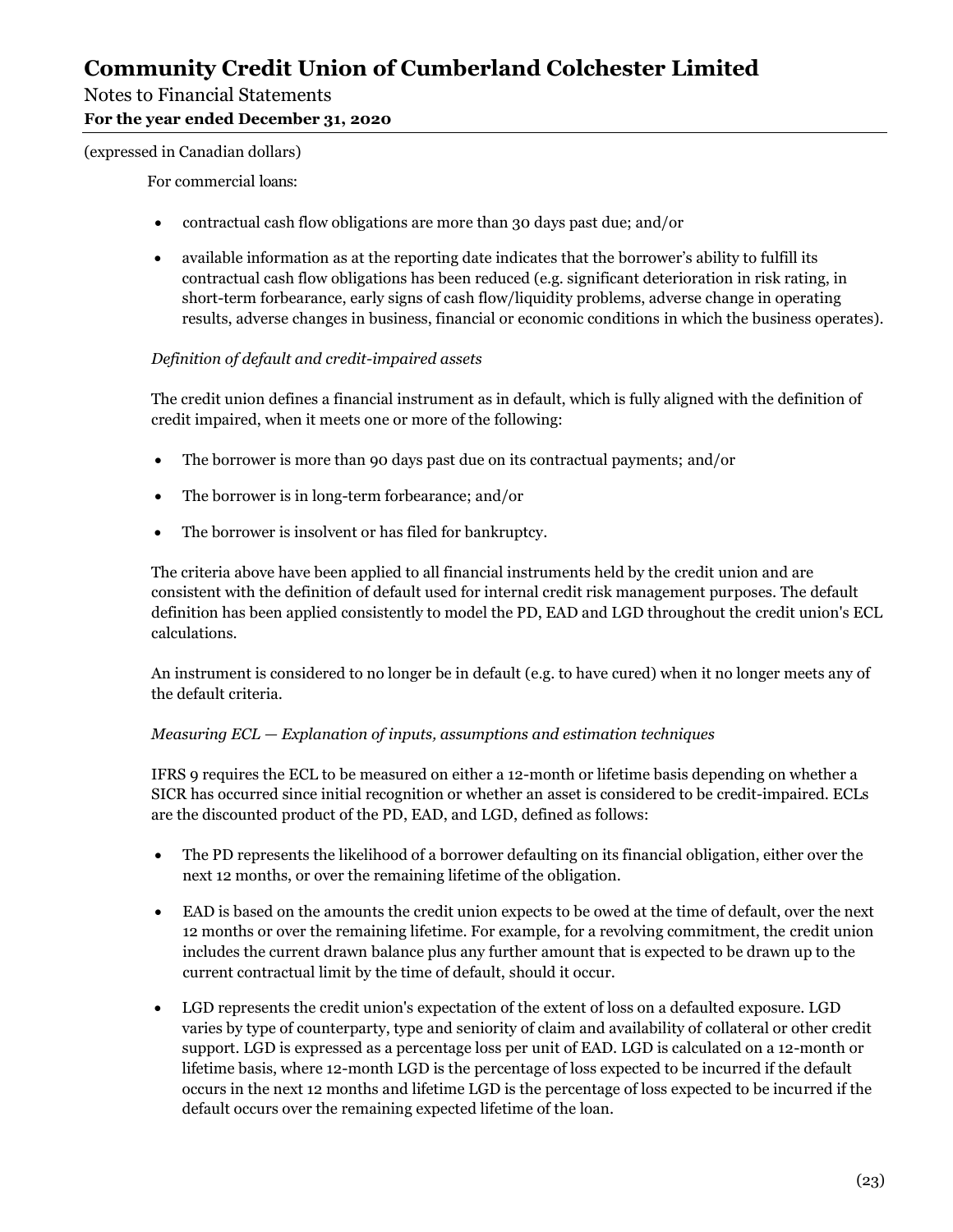# Notes to Financial Statements **For the year ended December 31, 2020**

(expressed in Canadian dollars)

The ECL is determined by projecting the PD, LGD and EAD for each future month and for each individual exposure or collective segment. These three components are multiplied together and adjusted for the likelihood of survival (e.g. the exposure has not prepaid or defaulted in an earlier month). This effectively calculates an ECL for each future month.

The lifetime PD is developed by applying a maturity profile to the current 12-month PD. The maturity profile looks at how defaults develop on a portfolio from the point of initial recognition throughout the lifetime of the loans. The maturity profile is based on historical observed data and is assumed to be the same across all assets within a portfolio and credit grade band. This is supported by historical analysis.

The 12-month and lifetime EADs are determined based on the expected payment profile, which is based on the contractual repayments owed by the borrower over a 12-month or lifetime basis.

The 12-month and lifetime LGDs are determined based on the factors, which impact the recoveries made post default. These vary by product type.

- For secured products, this is primarily based on collateral type and projected collateral values, historical discounts to market/book values due to forced sales, time to repossession and expected recovery costs.
- For unsecured products, LGD's are typically set at product level due to the limited differentiation in recoveries achieved across different borrowers. These LGD's are influenced by collection strategies.

The assumptions underlying the ECL calculation — such as how the maturity profile of the PDs and how collateral values change etc. — are monitored and reviewed on a quarterly basis.

There have been no significant changes in estimation techniques or significant assumptions made during the reporting period.

### *Collateral and other credit enhancements*

The credit union employs a range of policies and practices to mitigate credit risk. The most common of these is accepting collateral for funds advanced. The credit union has internal policies on the acceptability of specific classes of collateral or credit risk mitigation.

The credit union prepares a valuation of the collateral obtained as part of the loan origination process. This assessment is reviewed periodically. The principal collateral types for loans and advances are:

- Mortgages over residential properties;
- Charges against chattels;
- Charges over business assets such as premises, inventory and accounts receivable; and
- Charges over financial instruments such as debt securities and equities.

Longer-term finance and lending to corporate entities are generally secured; revolving individual credit facilities are either secured or unsecured.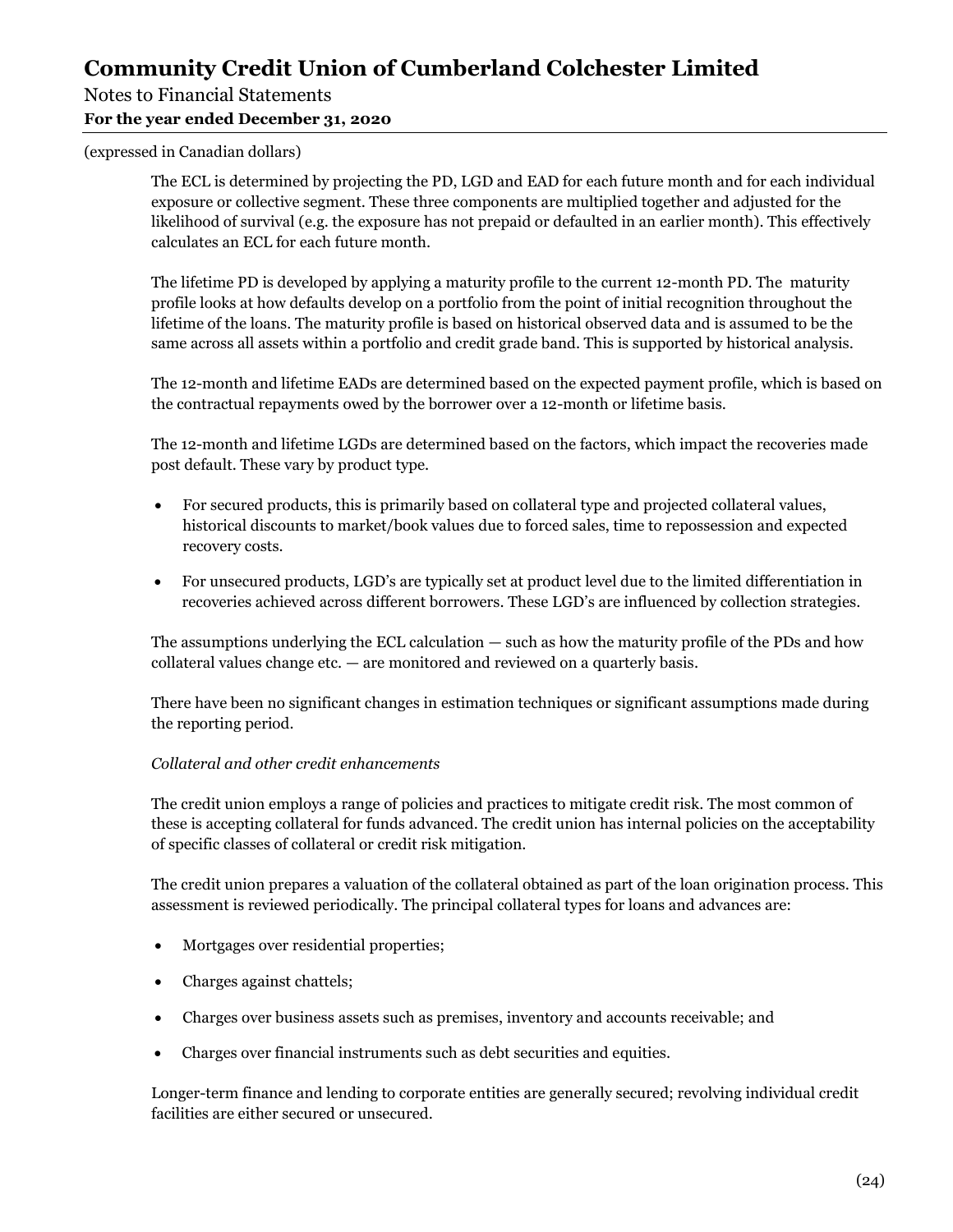# Notes to Financial Statements

#### **For the year ended December 31, 2020**

(expressed in Canadian dollars)

The credit union's policies regarding obtaining collateral have not significantly changed during the reporting period and there has been no significant change in the overall quality of the collateral held by the credit union since the prior period.

### **b) Liquidity risk**

Liquidity risk is the risk that the credit union will encounter difficulty in meeting obligations associated with financial liabilities as they come due. Liquidity risk is inherent in any financial institution and could result from entity level circumstances and/or market events.

The credit union's approach to managing liquidity is to ensure that it will always have sufficient liquidity to meet its liabilities when due, under both normal and stressed conditions, without incurring unacceptable losses or risking damage to the credit union's reputation.

The credit union is required to maintain 10% of members' deposits in liquid investments of which 90% must be held with Atlantic Central. The credit union was in compliance with this requirement as at December 31, 2020.

|                                     | 2020                     | 2019                    |
|-------------------------------------|--------------------------|-------------------------|
| Required liquidity<br>Liquid assets | 11,995,210<br>21,724,059 | 9,707,375<br>12,849,939 |
| Excess liquidity                    | 9,728,849                | 3,142,564               |

Cash flows payable under financial liabilities by remaining contractual liabilities are as follows:

|                                                                                                           |            |                                 |               | 2020         |
|-----------------------------------------------------------------------------------------------------------|------------|---------------------------------|---------------|--------------|
|                                                                                                           | On demand  | Under 1 year                    | $1 - 3$ years | Over 3 years |
| Members' deposits<br>Accounts payable and other                                                           | 91,380,082 | 19,649,300                      | 6,889,600     | 1,772,700    |
| liabilities<br>Lease liabilities<br>Credit commitments                                                    | 4,400,728  | 940,039<br>75,466<br>8,041,077  | 118,072       | 235,829      |
|                                                                                                           | 95,780,810 | 28,705,882                      | 7,007,672     | 2,008,529    |
|                                                                                                           |            |                                 |               | 2019         |
|                                                                                                           | On demand  | Under 1 year                    | $1 - 3$ years | Over 3 years |
| Members' deposits<br>Accounts payable and other<br>liabilities<br>Lease liabilities<br>Credit commitments | 72,709,018 | 16,828,400                      | 5,650,000     | 1,112,100    |
|                                                                                                           | 5,936,759  | 557,936<br>186,771<br>3,888,305 | 375,643       | 684,643      |
|                                                                                                           | 78,645,777 | 21,461,412                      | 6,025,643     | 1,796,743    |

The credit union expects that many members will not request repayment on the earliest date the credit union could be required to pay.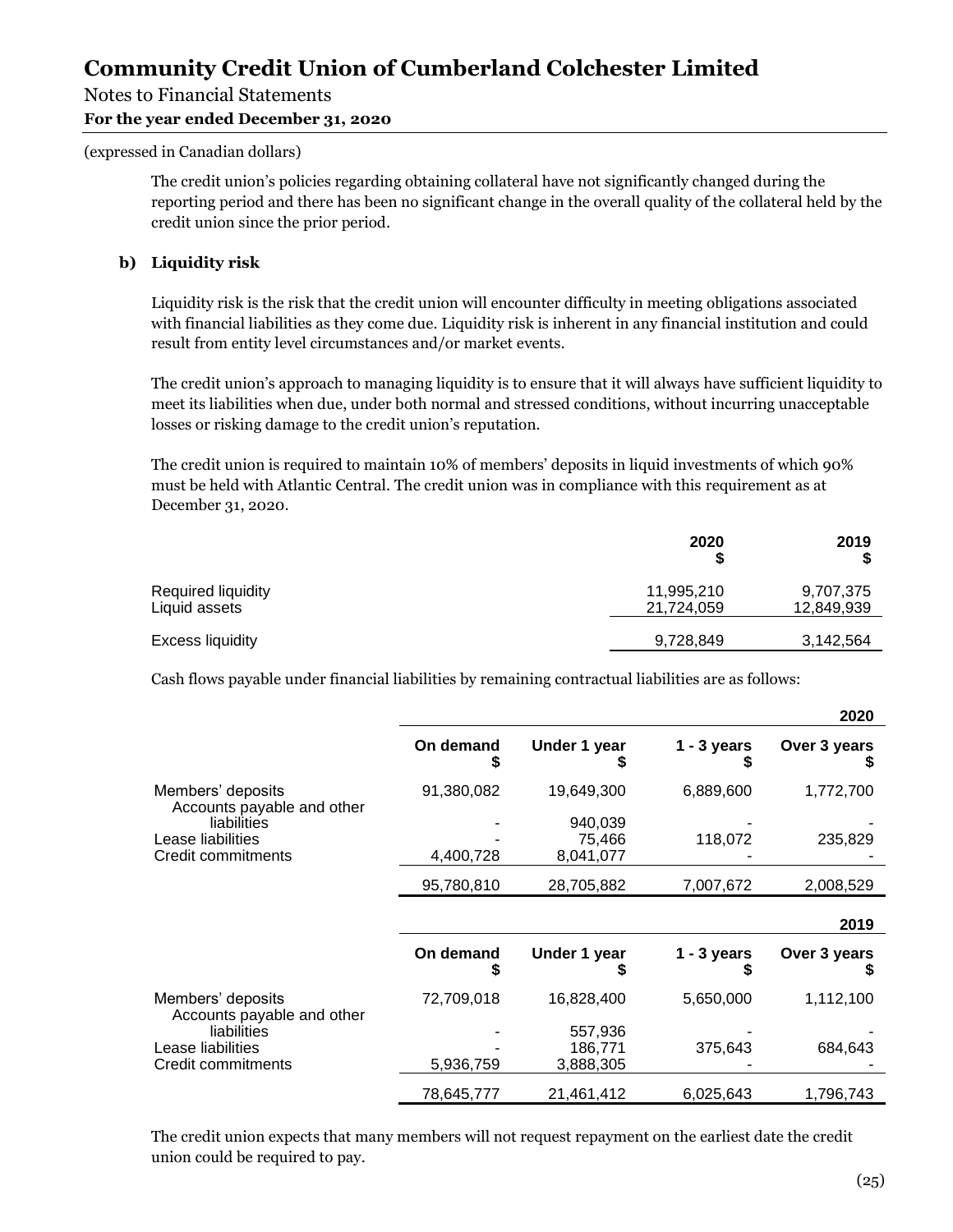# Notes to Financial Statements

### **For the year ended December 31, 2020**

(expressed in Canadian dollars)

#### **c) Market and interest rate risk**

Market risk is the risk of exposure to changes to financial prices affecting the value of positions held by the credit union as part of its normal trading activities. As the credit union does not deal in foreign exchange contracts or commodities, market risk consists solely of interest rate risk.

Interest rate risk is the risk that the fair value or future cash flows of a financial instrument will fluctuate because of changes in market interest rates. For the credit union, mismatches in the balance of assets, liabilities and off-balance sheet financial instruments that mature and reprice in varying reporting periods generate interest rate risk. These mismatches will arise through the ordinary course of business as the credit union manages member portfolios of loans and deposits with changing term preferences and through the strategic positioning of the credit union to enhance profitability.

#### *Interest rate risk policies and processes*

The credit union meets its objectives for interest rate risk management by structuring the statement of financial position to take advantage of the yield curve and mismatch opportunities while limiting risk exposure to approved levels to ensure that net interest income and net market values are not significantly impacted when there is an adverse change in interest rates.

#### *Interest rate risk measurement techniques*

The credit union uses a number of techniques to manage interest rate risk. In order to manage the repricing of assets and liabilities, the credit union will alter the product mix through the marketing of particular products and pricing initiatives. Decisions on determining the appropriate mix of assets and liabilities are based on economic conditions, member behaviour, capital levels, liquidity levels and policies that limit exposure by instrument and counterparty.

The management of interest rate risk against interest rate gap limits is supplemented by monitoring the sensitivity of the credit union's net interest revenue and a 1% movement in rates. As at December 31, 2020, the credit union's risk related to a 1% decrease in rates was approximately \$72,000 of net interest income.

The determination of interest rate sensitivity encompasses numerous assumptions. It is based on the earlier of the repricing date or the maturity date of assets and liabilities used to manage interest rate risk.

The gap position presented below is as at December 31, 2020. It represents the position outstanding at the close of the business day and may change significantly in subsequent periods based on member behaviour and the application of the credit union's asset and liability management policies.

The assumptions for the year ended December 31, 2020 were as follows:

Assets

- Fixed term assets, such as mortgages and personal loans, are reported based on scheduled repayments.
- Variable rate assets that are related to the prime rate or other short-term market rates are reported within the demand category.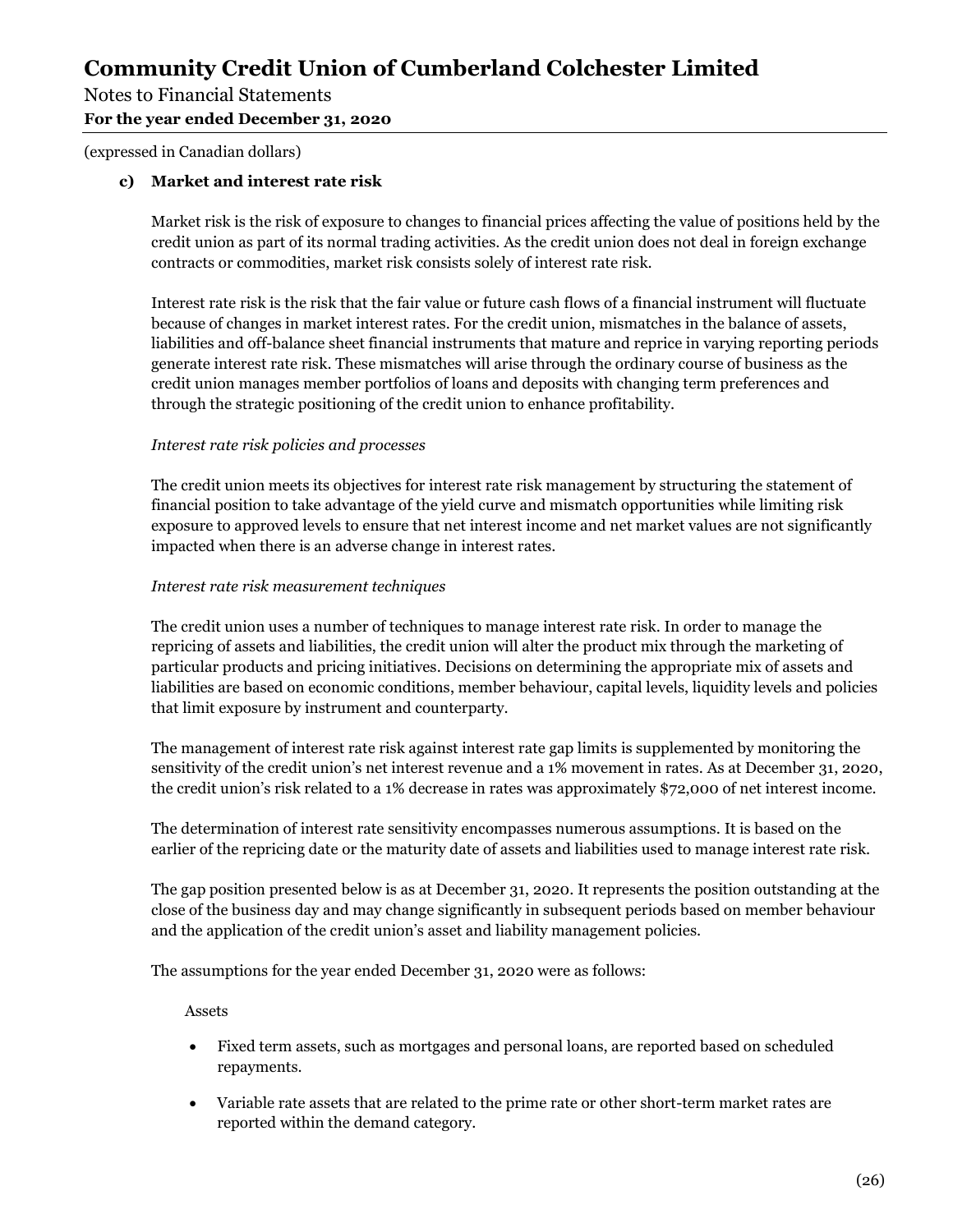# Notes to Financial Statements

#### **For the year ended December 31, 2020**

#### (expressed in Canadian dollars)

Liabilities

- Fixed rate liabilities, such as term deposits, are reported at scheduled maturity.
- Interest bearing deposits on which the members' interest rate changes with prime or other shortterm market rates are reported within the demand category.

#### Rates

• Rates are based on the weighted average rates for the assets and liabilities as at December 31.

|                                |                                  |           |                                    |              |                              |           |                                    | ZUZU         |
|--------------------------------|----------------------------------|-----------|------------------------------------|--------------|------------------------------|-----------|------------------------------------|--------------|
|                                | <b>Demand</b><br>principal<br>\$ | Rate<br>% | Under 1<br>year<br>principal<br>\$ | Rate<br>%    | 1-3 years<br>principal<br>\$ | Rate<br>% | Over 3<br>years<br>principal<br>\$ | Rate<br>%    |
| <b>Assets</b><br>Cash and      |                                  |           |                                    |              |                              |           |                                    |              |
| investments<br>Members' loans  | 7,249,562<br>15,109,926          | 5.30      | 14,500,860<br>14,043,921           | 0.68<br>3.60 | 24,555,100                   | 3.93      | 1,616,060<br>46,073,500            | 1.75<br>3.48 |
|                                | 22,359,488                       | 3.58      | 28,544,781                         | 2.12         | 24,555,100                   | 3.93      | 47,689,560                         | 3.42         |
| <b>Liabilities</b><br>Members' |                                  |           |                                    |              |                              |           |                                    |              |
| deposits                       | 91,380,082                       | 0.18      | 19,649,300                         | 1.72         | 6,889,600                    | 1.31      | 1,772,700                          | 2.16         |
| Asset (liability)<br>gap       | (69,020,594)                     |           | 8,895,481                          |              | 17,665,500                   |           | 45,916,860                         |              |
|                                |                                  |           |                                    |              |                              |           |                                    | 2019         |
|                                | <b>Demand</b><br>principal<br>\$ | Rate<br>% | Under 1<br>year<br>principal<br>\$ | Rate<br>%    | 1-3 years<br>principal<br>\$ | Rate<br>% | Over 3<br>years<br>principal<br>\$ | Rate<br>%    |
| <b>Assets</b><br>Cash and      |                                  |           |                                    |              |                              |           |                                    |              |
| investments<br>Members' loans  | 1,166,894<br>15,863,795          | 6.44      | 11,207,040<br>20,601,995           | 1.79<br>4.16 | 18,358,200                   | 3.78      | 1,502,700<br>29,688,700            | 2.72<br>3.90 |
|                                | 17,030,689                       | 6.44      | 31,809,035                         | 3.32         | 18,358,200                   | 3.78      | 31,191,400                         | 3.84         |
| <b>Liabilities</b><br>Members' |                                  |           |                                    |              |                              |           |                                    |              |
| deposits                       | 72,709,018                       | 0.41      | 16,828,400                         | 1.84         | 5,650,000                    | 2.50      | 1,112,100                          | 2.16         |
| Asset (liability)<br>gap       | (55,678,329)                     |           | 14,980,635                         |              | 12,708,200                   |           | 30,079,300                         |              |

**2020**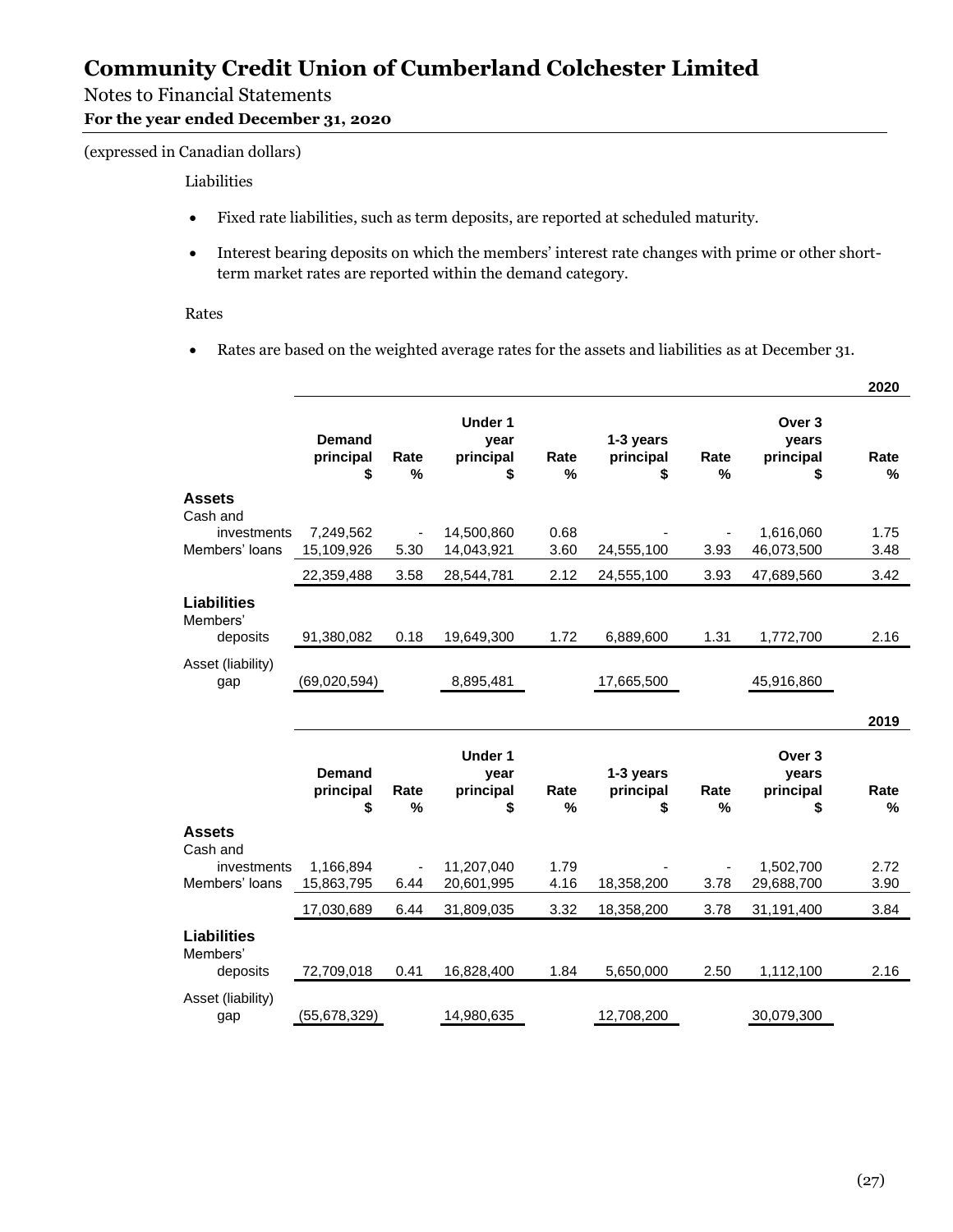### Notes to Financial Statements **For the year ended December 31, 2020**

(expressed in Canadian dollars)

### **20 Capital management**

Capital is managed in accordance with policies established by the Board of Directors and regulators. Management regards a strong capital base as an integral part of the credit union's strategy. The credit union has a capital plan to provide a long-term forecast of capital requirements. All of the elements of capital are monitored throughout the year and modifications of capital management strategies are made as appropriate.

The *Credit Union Act* of Nova Scotia requires the credit union to establish and maintain a level of capital that is not less than 5% of its assets. Capital is comprised of members' equity plus members' shares which amounts to \$5,816,425 as at December 31, 2020 (2019 – \$5,399,382).

As at December 31, 2020, the credit union's capital as a percent of assets is  $4.57\%$  (2019 – 5.20%). As the credit union is not in compliance with these capital requirements, it has been asked by the Superintendent to submit an equity building plan that outlines a number of objectives. These objectives include growing the lending and deposit base of the credit union, managing discretionary expenses and selling surplus shares to increase the capital by increasing the financial margin through organic growth and directly increasing capital by the sale of surplus shares.

The credit union is required to report the results of its achievement of the capital building plan to the regulator on a regular basis. If the regulator is not satisfied as to the credit union's achievement of the goals within the plan, the superintendent may request additional actions to be taken by the credit union or appoint a supervisor to more closely monitor and supervise the credit union's financial performance.

#### **21 Income taxes**

#### **i) Tax rate reconciliation**

|                                                                                  | 2020<br>\$ | 2019             |
|----------------------------------------------------------------------------------|------------|------------------|
| Income (loss) before income taxes                                                | 47,403     | (662,752)        |
| Taxes at statutory rates $12\%$ (2019 – 12%)<br>Reduction of small business rate | 5,688      | (79, 530)        |
| Impact of tax rates on deferred tax assets                                       |            | 1,752            |
| Impact of tax rate changes on loss carryback<br>Permanent differences and other  | 530        | (3,890)<br>5,202 |
|                                                                                  | 6,218      | (76,466)         |

#### **ii) Deferred taxes**

Deferred income taxes are calculated on all temporary differences under the liability method using an effective tax rate for 2020 of 12% (2019 – 12%).